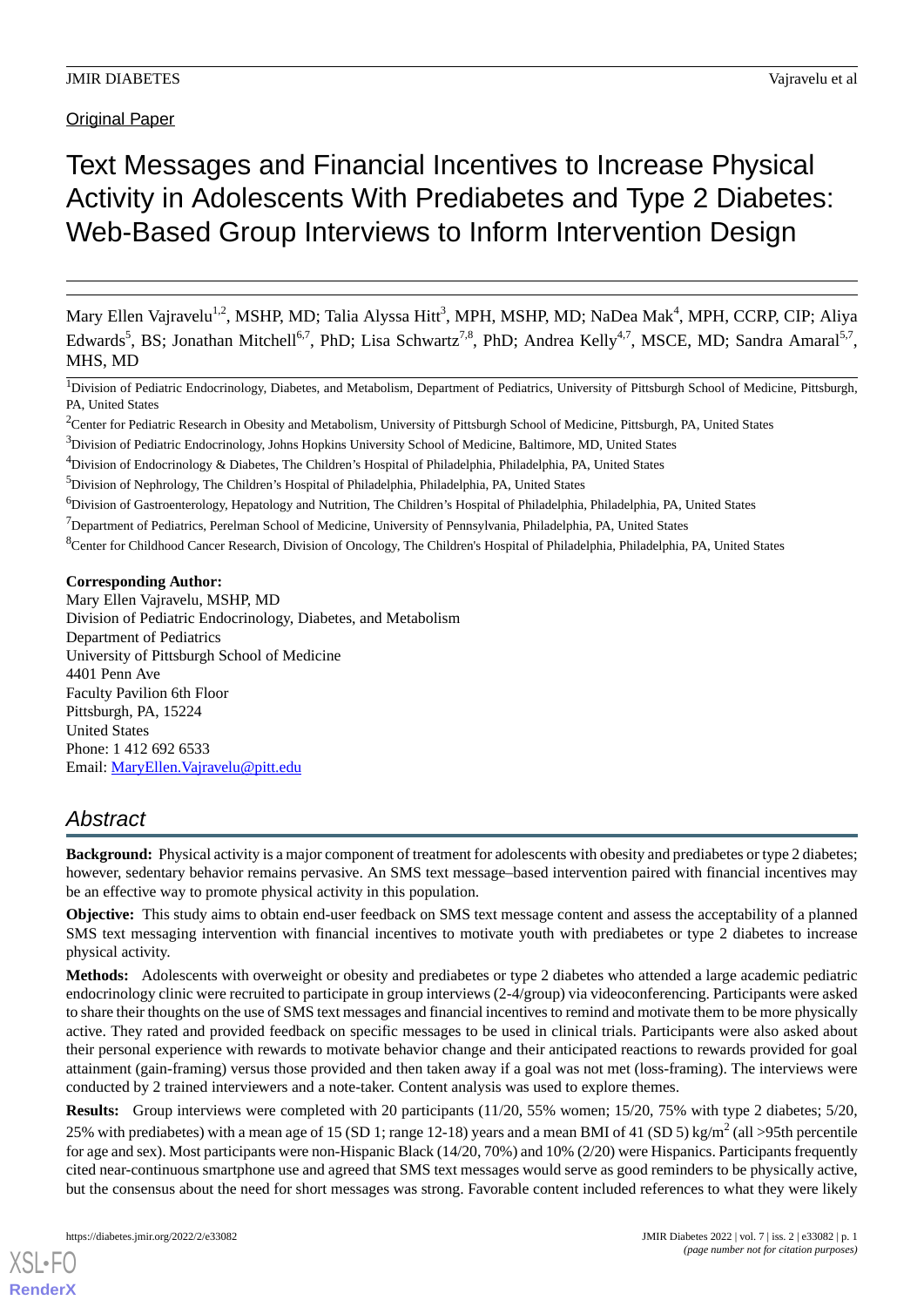to be doing when messages were sent (eg, homework or watching television) and messages that were upbeat or informative. Specific physical activity suggestions were rated favorably. Attitudes toward financial incentives varied, with differing opinions about whether loss-framed incentives would be motivating or discouraging. Many participants highlighted the role of intrinsic, rather than extrinsic, motivation in achieving and sustaining behavior change.

**Conclusions:** The engagement of adolescents with obesity and diabetes or prediabetes allowed for the refinement of SMS text messages for our planned intervention, with an emphasis on short, upbeat, relatable, and informative messages. Although an SMS text messaging intervention using financial incentives to motivate youth with prediabetes or type 2 diabetes to be more physically active is theoretically acceptable, the impact on actual activity levels in this population requires prospective evaluation in a clinical trial.

#### *(JMIR Diabetes 2022;7(2):e33082)* doi: [10.2196/33082](http://dx.doi.org/10.2196/33082)

#### **KEYWORDS**

diabetes mellitus type 2; adolescent; young adult; text messaging; physical activity; motivation; mobile phone

# *Introduction*

#### **Background**

Once a disease of adulthood, type 2 diabetes is now becoming increasingly common among youth [\[1\]](#page-11-0). Among individuals with youth-onset type 2 diabetes, severe diabetes-related complications such as retinopathy, neuropathy, and nephropathy begin to emerge within 10 to 20 years of diagnosis and contribute to a 15-year reduction in life expectancy  $[2,3]$  $[2,3]$  $[2,3]$ . The increasing incidence is driven largely by obesity, which is present in 21% of persons aged 12 to 19 years in the United States [\[4](#page-11-3)] and quadruples the risk of youth-onset type 2 diabetes [[5\]](#page-11-4). Globally, nearly one-fifth of children and adolescents aged 5 to 19 years old were overweight or obese in 2016, representing a more than 4-fold increase over 4 decades [[6\]](#page-11-5). Prediabetes, which increases the risk of developing type 2 diabetes [\[7](#page-11-6),[8\]](#page-11-7), is already present in approximately 20% to 30% of adolescents with obesity [\[9](#page-11-8),[10\]](#page-11-9). A healthy lifestyle, including adequate physical activity, plays a central role in the prevention and treatment of diabetes. Unfortunately, adolescents with type 2 diabetes typically do not reach the recommended duration of 60 minutes per day of moderate to vigorous physical activity [[11\]](#page-11-10), averaging only 8 (girls aged 15-18 years) to 26 (boys aged 10-14 years) minutes daily [\[12](#page-11-11)]. To reduce the risk of poor outcomes, effective methods to increase physical activity in youth with prediabetes and type 2 diabetes are needed.

Approximately 95% of teenagers in the United States now report ownership or access to a smartphone [[13\]](#page-11-12). Smartphone ownership is also common throughout the world, although it is more prevalent in advanced economies (median 76% ownership of a smartphone; 17% of mobile phones that are not smartphones) than in emerging economies (median 45% ownership of a smartphone; 33% of mobile phones that are not smartphones). Notably, smartphone ownership is more common among younger individuals [\[14](#page-11-13)]. With such a high penetrance of smartphone and mobile phone ownership, one strategy to engage and motivate adolescents to be more physically active is via a text message–based intervention. Text message–based physical activity interventions have been studied in adolescents with overweight and obesity [[15\]](#page-11-14); however, explicit focus on youth with prediabetes and type 2 diabetes has been limited [[16\]](#page-11-15). To promote engagement and retention in a text message–based lifestyle intervention, however, it is critical to

elicit adolescent viewpoints as part of intervention development [[17,](#page-11-16)[18\]](#page-11-17). This engagement is particularly needed for youth with obesity-related complications such as type 2 diabetes or prediabetes, in whom the perceived risk of poor health may impact responses to message tone and content.

Another potentially effective strategy to motivate youth to be more physically active is the provision of financial incentives. In adults, incentives framed as losses (upfront endowment with losses applied for failure to meet a goal) rather than gains (money earned upon completion of a goal) are more effective at inducing physical activity-related behavior change [[19\]](#page-11-18). Financial incentives may also help counteract the rapid habituation of text message–based interventions that have been demonstrated in adolescents and young adults [[20\]](#page-11-19). However, to our knowledge, the effectiveness of, or perspectives on, different financial incentive strategies to motivate adolescents to engage in physical activity have not been explored. In the Behavioral Economics for Activity Motivation (BEAM) trial (NCT04874415), a mobile health (mHealth)-based optimization trial, we are studying text messaging, loss-framed financial incentives, and gain-framed financial incentives as candidate components in a factorial experiment with youth with overweight or obesity and prediabetes or type 2 diabetes, with the aim of increasing time spent in moderate to vigorous physical activity.

#### **Objectives**

To prepare for the trial, we conducted group interviews with adolescents from the target population. We sought insights into message content and financial incentive strategies, including financial incentive preferences and the anticipated impact on one's motivation to be physically active.

# *Methods*

#### **Participants**

A convenience sample of individuals from the target population of the BEAM trial, adolescents aged 13 to 18 years with overweight or obesity (BMI ≥85th percentile for age and sex) and prediabetes (hemoglobin  $A_{1c}$  5.7%-6.4%, fasting glucose 100-125 mg/dL, and 2-hour oral glucose tolerance test glucose 140-199 mg/dL) or type 2 diabetes (hemoglobin  $A_{1c} \ge 6.5\%$ , fasting glucose ≥125 mg/dL, and 2-hour oral glucose tolerance

 $XS$  • FO **[RenderX](http://www.renderx.com/)**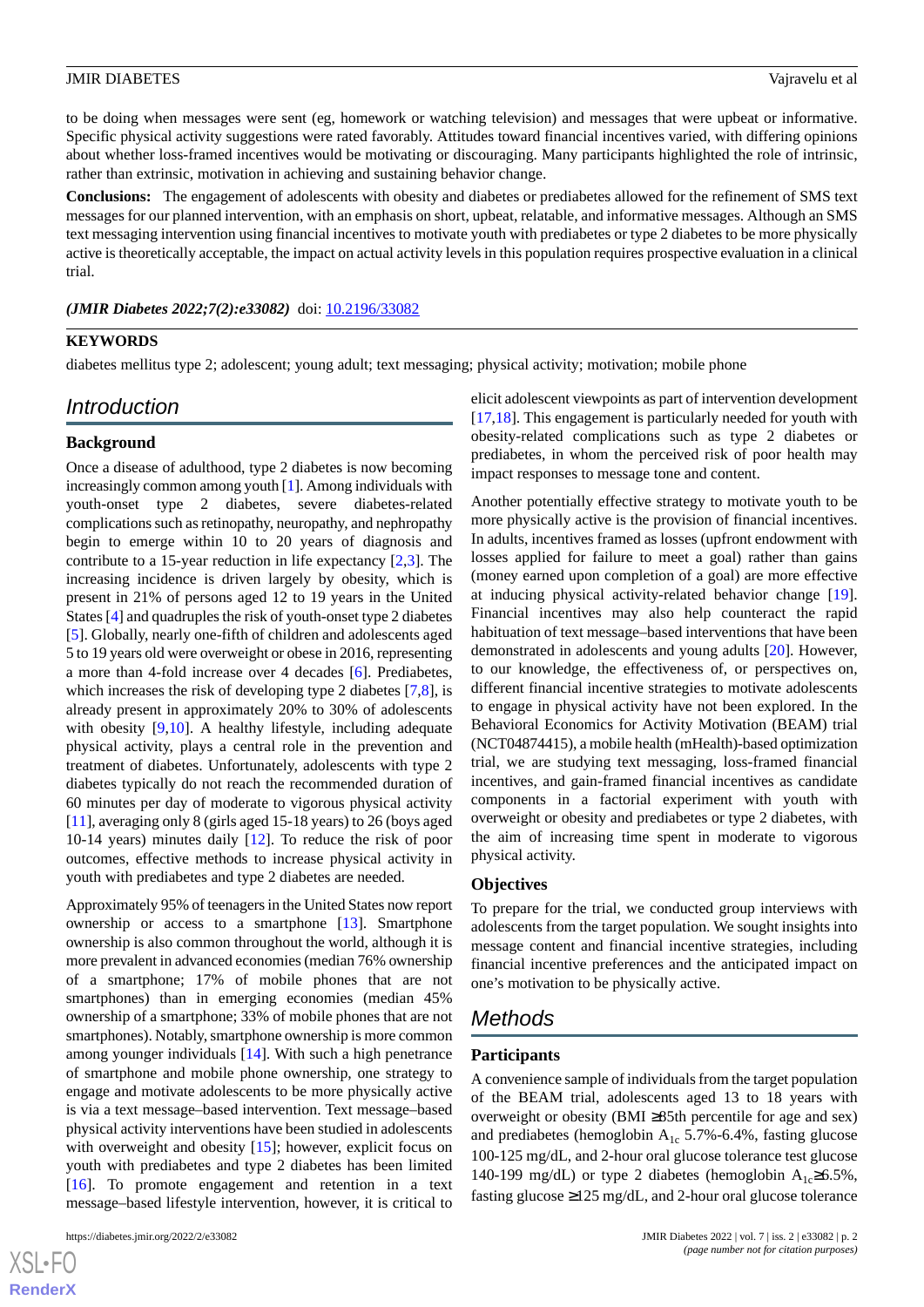test glucose ≥200 mg/dL and negative diabetes autoantibodies) were recruited from the pediatric endocrinology clinic at the Children's Hospital of Philadelphia, a large academic children's hospital in Philadelphia, Pennsylvania, United States, from December 2020 to April 2021. Potentially eligible participants were approached about the study at clinic visits or by phone within 2 weeks after a clinic visit by the study research coordinator or principal investigator. Individuals with limited English proficiency were excluded from this study. Eligible individuals were invited to participate in a 1-hour group interview. Electronic consent and assent (for participants aged <18 years) were obtained via REDCap (Research Electronic Data Capture; Vanderbilt University). Group interviews were roughly segmented by age when possible (13 to 15 or 16 to 18 years) to promote more open dialogue among similarly aged peers but not by other demographic or clinical characteristics. Participants were compensated with US \$30 for their time. Limited medical record reviews to include demographic information and pertinent medical history were performed by the study team with the permission of the participants.

# **Ethics Approval**

Ethics approval was obtained from the Children's Hospital of Philadelphia Institutional Review Board (IRB 20-017554).

# **Message Development**

The text messages were developed by the investigators with the assistance of one high-school student (female, aged 17 years) and one college student (female, aged 20 years). Both students became involved after approaching the primary investigator regarding temporary research opportunities in pediatrics, independent of any school-required research experience. Messages were designed with the target population in mind; limited financial resources and transportation barriers are common, so physical activity suggestions included only those that were free or low-cost, as well as many that could be performed at home. Initial message development was guided by common barriers to being more physically active, including feeling too tired, lack of interest, lack of peer or family support, lack of equipment, lack of space indoors or outdoors, lack of motivation, preference to avoid sweating, embarrassment, lack of confidence in skills, and lack of knowledge about how to do so [\[21](#page-12-0)]. Messages were crafted to have different tones, including informative, encouraging, or funny, to enhance variety and improve interest and engagement. Messages often included emojis, and some included graphic interchange formats (GIFs). The initial messages were reviewed and edited by the study team for clarity and their potential to engage end users. A total of 84 messages (1 per day for the 12-week intervention) were created.

# **Web-Based Group Interviews**

Group interviews were chosen rather than individual interviews to promote an atmosphere of engagement and the sharing of ideas among peers. Smaller group interviews (goal of 2 to 6 participants) were chosen over larger group interviews or focus groups (the original goal of 7 to 10 participants) because of the virtual nature of the interviews, which was necessitated by the COVID-19 pandemic. Although the original study design

included the use of focus groups, the richness of the data gathered from focus groups is heavily dependent on the ability to promote and maintain dynamic group discussions. It is possible to conduct focus groups in a virtual setting, but potential challenges include technological difficulties and the inability to control each individual's environment, which may lead to distractions and interruptions [[22\]](#page-12-1). Therefore, we chose group interviews, in which the primary objective of the interviewer questions was to obtain individual responses rather than to stimulate group discussion as a method of information gathering [[23\]](#page-12-2). Interviews were conducted by 2 primary interviewers (NM and AE), clinical research coordinators who identify as Black women in their 20s to 30s. NM had previous training and experience as a focus group facilitator and served as the primary interviewer. AE also participated in the recruitment of participants. MEV, the principal investigator, is a female pediatric endocrinologist who provides clinical care and conducts research with youth with prediabetes and type 2 diabetes; she assisted with interviews and identified the participants as White and Hispanic.

A semistructured interview guide was designed to elicit open-ended feedback on text messages for physical activity motivation (including acceptability, practical considerations, and preferred or nonpreferred content), experience with and motivation for behavior change, and experience with and attitudes toward the use of financial incentives for behavior change. The interview guides were piloted with nonmedically trained adults and revised as needed for clarity. The interviews were rehearsed by the interviewers with oversight by the study principal investigator (MEV), who had formal training in qualitative research methods. Interviewers practiced neutral, nondirective responses to participant answers and the use of open-ended probing questions to elicit more detailed responses. Before the start of the interview, interviewers informed participants that there were no correct answers and that all feedback, including critical feedback, was welcomed.

In addition to specific questions, 8 messages were reviewed during each interview. The number of messages was restricted to 8 to optimize the amount of time available for discussion, with the goal of understanding what aspects of the message were engaging or not rather than simply rating the specific message. Messages were selected to include a variety of barriers addressed and tones used (informative, encouraging, or funny) such that all combinations were tested at least once throughout the study. The messages were not repeated across groups; in total, 64 representative messages were reviewed. The remaining 20 messages were not substantially different in tone or content and thus were not reviewed by the study participants. During the interviews, message content was shared with participants via the videoconferencing platform's *screenshare* function and read aloud. Participants were asked to rate the messages as *great*, *OK*, or *bad*; these specific rating words were chosen to maximize the ability to identify message *outliers*—those that truly resonated (*great*) and those that were strongly disliked (*bad*)—so that themes relating to message success or failure could more easily be identified. Participants were invited to type their initial ratings in the platform's chat or respond aloud. After all initial ratings were shared, the participants were asked

 $XS$ -FO **[RenderX](http://www.renderx.com/)**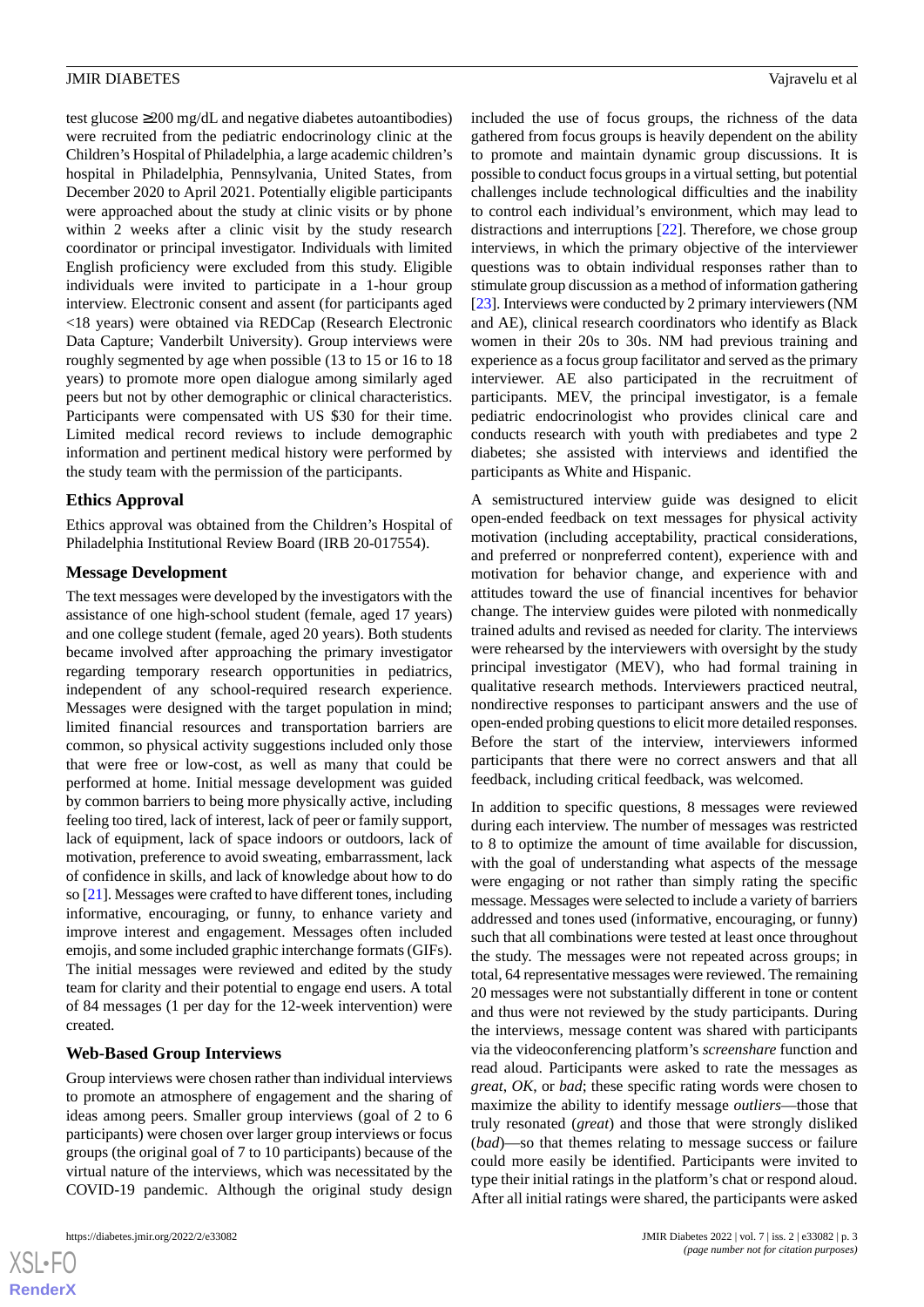to explain their ratings, including why they liked or disliked the message and how it could be improved.

All interviews were conducted via the videoconferencing platform BlueJeans (Verizon), accessed by participants using their preferred personal internet-connected device (smartphone or computer). Participants were asked to keep their camera on if comfortable doing so and to remain unmuted in a quiet setting if possible. If participants wrote in the chat rather than speaking, the interviewers reread the typed content, stating which participants responded.

# **Analysis**

Participant characteristics were presented using summary statistics, including means and SDs for continuous variables and proportions for categorical variables. All interviews were recorded securely on a videoconferencing platform, and audio was transcribed using a professional transcription service. Transcripts were reviewed by the study staff, corrected as needed, and supplemented by observer notes. Transcripts were deidentified before analysis. Content analysis was conducted to explore these themes. An a priori set of codes was created based on the semistructured interview guide; for example, *Text messages acceptability* and *Text messages: preferred content*. Next, two of the study team members with experience and training in qualitative study methods (TAH and MEV) reviewed the transcripts, identified emergent themes, and then refined the initial codebook. For example, an additional code for *pandemic* was considered owing to the frequent mention of how the COVID-19 pandemic impacted behavior and motivation but ultimately not included as an independent code but rather

<span id="page-3-0"></span>

| Table 1. Participant characteristics. |  |
|---------------------------------------|--|
|---------------------------------------|--|

incorporated as a subcode to motivation for behavior change. After independently coding the 3 transcripts, the 2 reviewers compared the coding and clarified the codebook as needed. NVivo (version 12; QSR International) was used for qualitative analysis.

# *Results*

# **Participant and Group Interview Characteristics**

Participants  $(N=20)$  had a mean age of 15.7 (SD 1.3) years; 75% (15/20) had type 2 diabetes, and 25% (5/20) had prediabetes. The majority (14/20, 70%) of participants were non-Hispanic Black, and the remainder were non-Hispanic White (3/20, 15%), Asian (2/20, 10%), or mixed race (1/20, 5%); of the 20 participants, 2 (10%) participants were of Hispanic ethnicity. Among the participants with diabetes, 53% (8/15) were prescribed insulin, 93% (14/15) were prescribed metformin, and 13% (2/15) were prescribed liraglutide. The median most recent hemoglobin  $A_{1c}$  level was 6.1% (IQR 5.9%-6.2%) among participants with prediabetes and 7.3% (IQR 6.5%-10.4%) among participants with diabetes [\(Table 1\)](#page-3-0).

In all, 8 group interviews, each consisting of 2-4 adolescents, were conducted from December 2020 to April 2021. Each group interview lasted for approximately 30 to 45 minutes. The participants had variable degrees of engagement, with many leaving their cameras off. However, all (20/20, 100%) participants responded to the entire set of interview questions and rated all text messages per session. Many used the chat feature in the videoconferencing platform to respond but spoke aloud when asked to do so.

| Category                              | All participants $(N=20)$ |                | Participants with prediabetes $(n=5)$ Participants with type 2 diabetes $(n=15)$ |
|---------------------------------------|---------------------------|----------------|----------------------------------------------------------------------------------|
| Sex, n (%)                            |                           |                |                                                                                  |
| Female                                | 11(55)                    | 3(60)          | 8(53)                                                                            |
| Male                                  | 9(45)                     | 2(40)          | 7(47)                                                                            |
| Race, $n$ $(\%)$                      |                           |                |                                                                                  |
| <b>Black</b>                          | 14(70)                    | 3(60)          | 11(73)                                                                           |
| White                                 | 3(15)                     | 0(0)           | 3(20)                                                                            |
| Asian                                 | 2(10)                     | 1(20)          | 1(7)                                                                             |
| Mixed                                 | 1(5)                      | 1(20)          | 0(0)                                                                             |
| Ethnicity, n (%)                      |                           |                |                                                                                  |
| Non-Hispanic                          | 18 (90)                   | 5(100)         | 13 (87)                                                                          |
| Hispanic                              | 2(10)                     | 0(0)           | 2(13)                                                                            |
| Age (years), mean (SD)                | 15.7(1.3)                 | 15.6(1.5)      | 15.7(1.3)                                                                        |
| BMI $(kg/m2)$ , mean (SD)             | 40.5(5.5)                 | 40.5(6.7)      | 40.5(5.3)                                                                        |
| Insulin use, $n$ $(\%)$               |                           |                |                                                                                  |
| $\rm No$                              | 12(60)                    | 5(100)         | 7(47)                                                                            |
| Yes                                   | 8(40)                     | 0(0)           | 8(53)                                                                            |
| Hemoglobin $A_{1c}$ (%), median (IQR) | $6.6(6.1-9.1)$            | $6.1(5.9-6.2)$ | $7.3(6.5-10.4)$                                                                  |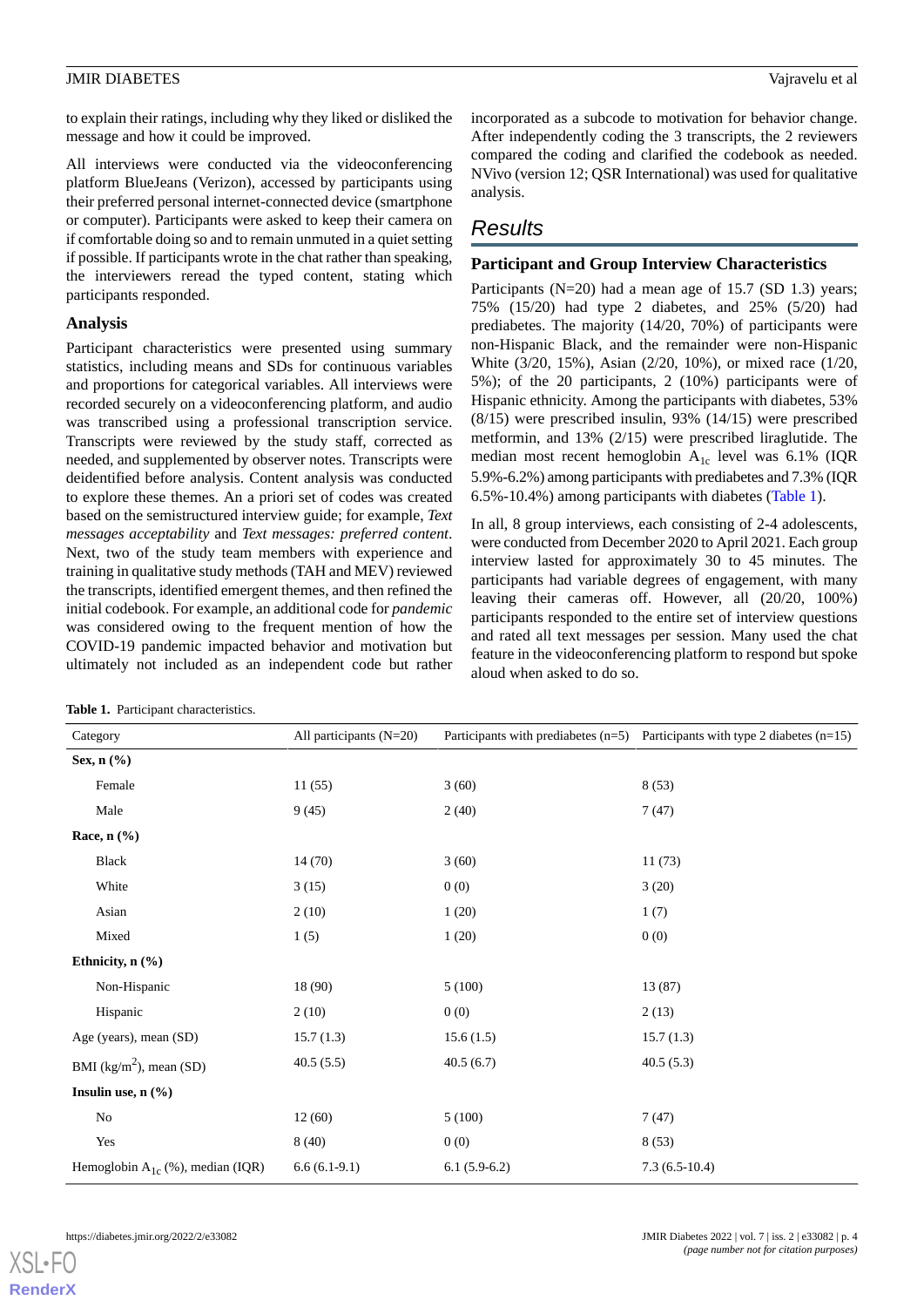# **Themes**

#### *Overview*

Thematic saturation was achieved with no new themes generated from later interview groups. Instead, previously identified themes were also present in the later groups. The interrater reliability of the 8 transcripts was high ( $\kappa$ =0.92). Several themes and subthemes emerged from focus group discussions that pertained to the development of text messaging content as well as the use of financial incentives in an intervention designed to motivate youth with overweight or obesity and prediabetes or type 2 diabetes to be more physically active.

# *Theme 1: Near-Continuous Use of Smartphones and Acceptability of Text Message Reminders*

All but one (19/20, 95%) participant had smartphones and felt that text messaging was a good way to remind teens to be more active:

*We always on our phone, so we gonna see it [and] texting is a really good way to sort of spread words. I mean, I know that I, personally, spend probably way too much time on my phone.* [Participant 19, group 8; female, aged 14 years]

The interruption via text message was felt to be a useful prompt to move more:

*I feel like if you - if we got manual reminders, it could implant something in our head, and like an idea in our head to do it instead of forgetting about it throughout the day.* [Participant 19, group 8; female, aged 14 years]

Participants varied in the acceptable frequency of text message reminders, with a participant suggesting that messages as frequently as once per hour would be appropriate. However, most participants preferred 1-2 messages per day, either at noon or after school. They emphasized the need to know from whom the text was sent, so they did not mistake it for spam. Most felt that they used their phone more during the summer but had it with them at nearly all times, regardless of the time of year or day of the week.

# *Theme 2: Text Messages Should Be Short, Upbeat, Informative, and Relatable*

Short and upbeat messages were strongly preferred. [Table 2](#page-5-0) highlights representative text messages and participant responses. Participants reported that they would most likely read and enjoy messages that were 1 sentence or phrase long and noted that they may not open the message to read beyond the message preview. Regardless of the originally intended tone (informative, encouraging, or funny), messages that had *upbeat* characteristics such as exclamation points, smiley faces, or encouraging words were felt to be most motivational. However, even if brief and encouraging, those stating a generally known fact (eg, *Exercise helps your body and your brain*) resulted in mixed responses. Importantly, a participant highlighted the need for caution when discussing self-esteem. Reflecting on the message *Did you know that being physically active can improve*

*your self-esteem? Why not start right now? You got this*  $\mathcal{Q}$ , she stated that this comment would cause her to question her own self-esteem:

*While self-esteem is a great thing to focus on and have, I think if you point it out, it makes us feel a little bit insecure...If I got this sent to me and I was like and I looked at it, I'd be like do I have low self-esteem?* [Participant 1, group 1; female, aged 16 years]

Participants reported satisfaction with texts that reported facts or specific suggestions on how to overcome barriers: *Feel like you're tight on time? Maybe it's in your head. A brisk walk actually changes the chemicals in your brain to make you feel*

*more relaxed and less anxious* **w** was felt to explain a bit of the science and to be memorable.

Another informative message (*Physical activity that gets your heart rate up releases endorphins that raise your energy level.*

*Ready for your energy boost?*)  $\rightarrow$  was appreciated for providing a specific reason for exercising. Messages that gave examples of how to overcome specific barriers were also well-rated. For example, in response to a message that identified the common barrier of feeling embarrassed to exercise in front of others and suggested a solution (*It is completely normal to feel embarrassed to work out around others. Don't let that stop you. Exercise by yourself or with people you're comfortable with*), a participant rated the message highly:

*...It acknowledges a common feeling that a lot of people feel when they're working out around other people. And then on top of that, it gives a suggestion as to how you can fix that feeling...* [Participant 20, group 8; male, aged 14 years]

There was agreement on the utility of sharing ideas to be physically active, but the preferred activities to suggest varied by participant. Several noted that they did not like sports, that "yoga sounds hard," exercise classes sounded like school ("Why must I have a class? Why can't we just go outside and just do whatever? Why does it have to be a class?" [Participant 13, group 6; male, aged 15 years]), and not everyone has room to or enjoys dancing at home. Suggestions about how to be physically active at home were appreciated, but participants differed in the perceived utility of including a link to a video or description of activities, with many stating that they would click the link, but others suggesting that clicking the link is "just kind of another thing to do."

Messages that mentioned school or sitting on the couch and watching television were highly relatable. A message that emphasized that being active can help with school performance resonated with a participant:

*I like how it ties in the school thing. I know that I would like to do better in school. And I think that it's the same for a lot of people my age. So, I think that this one could really capture a lot of people.* [Participant 10, group 4; male, aged 18 years]

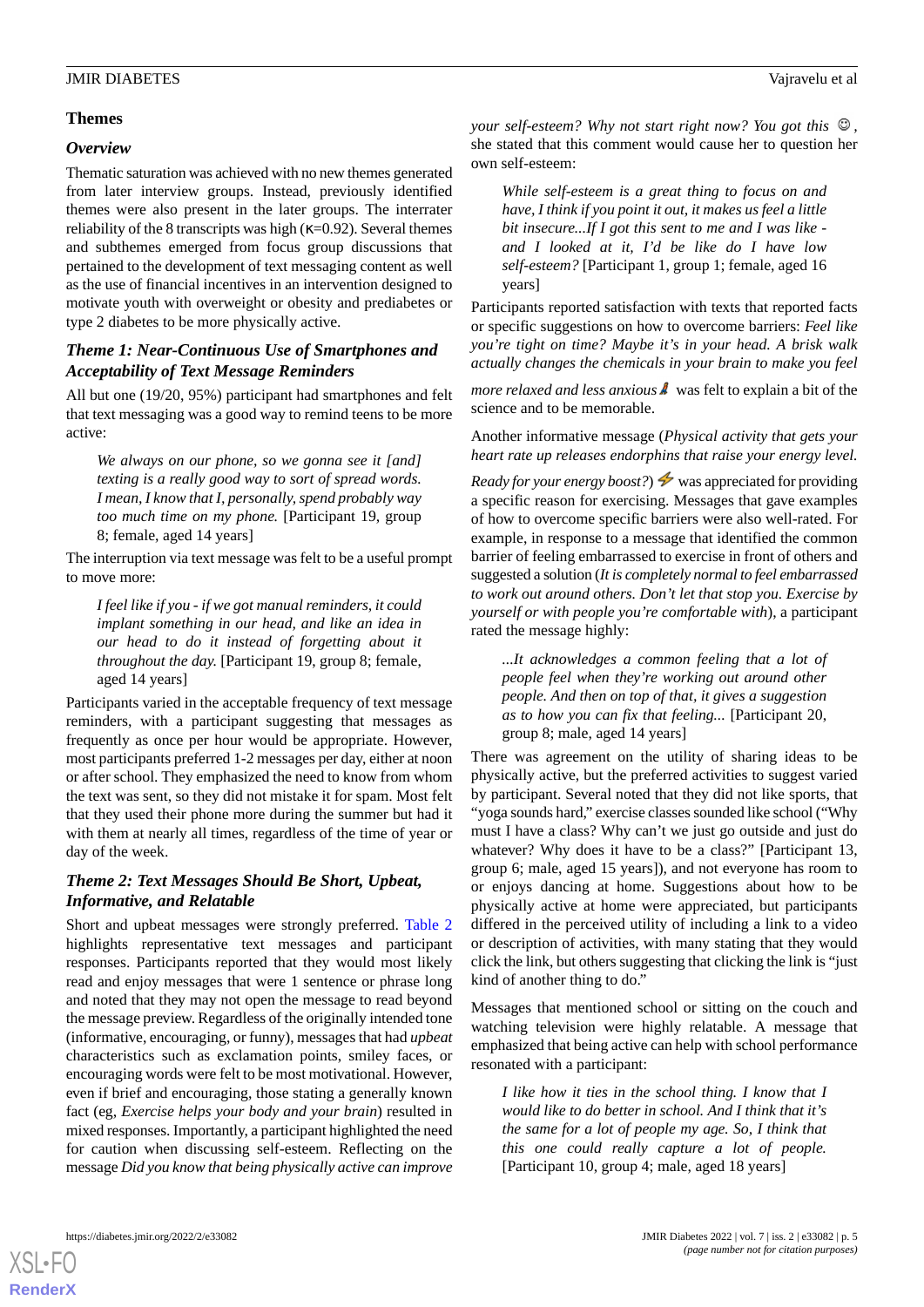<span id="page-5-0"></span>

| Message                                                                                                                                                                                   | Tone        | Representative quotes                                                                                                                                                                                                                                                                                                                                                                                                                                                                                                                                                                                     |
|-------------------------------------------------------------------------------------------------------------------------------------------------------------------------------------------|-------------|-----------------------------------------------------------------------------------------------------------------------------------------------------------------------------------------------------------------------------------------------------------------------------------------------------------------------------------------------------------------------------------------------------------------------------------------------------------------------------------------------------------------------------------------------------------------------------------------------------------|
| Treadmills get you nowhere $\bullet$ . But seriously, walking<br>is great exercise!                                                                                                       | Funny       | "I like how it's kind of not comedic, but it's kind of like the exclama-<br>$\bullet$<br>tion point adds like a sense of - yeah, like upbeatI like how the<br>other one had like a fact because fun facts interest me and will grab<br>my attention more" (participant 12, group 5; female, aged 13 years).                                                                                                                                                                                                                                                                                               |
| No matter how slowly you walk or jog, you are still lap- Funny<br>ping everybody on the couch $\mathbf{\triangle}$ !                                                                      |             | "I said great because think about like if we were all sitting on the<br>$\bullet$<br>couch or whatever being lazy, then someone got this text message,<br>they could maybe motivate everybody else, like let's just go on a<br>walk together" (participant 11, group 5; female, aged 16 years).<br>" When you get this, let's say you're watching a movie. Everybody's<br>$\bullet$<br>on the couch and eating chips or whatever, and you see this emoji or<br>you see this message. It's like a reminder to like go out, and it's like<br>motivational" (participant 12, group 5; female aged 13 years). |
| Sometimes large gyms are not for everyone; make use of Funny<br>smaller spaces such as a bedroom or a kitchen to fit in a<br>quick work out. At least it will smell better $\odot$ !      |             | "[It's] ok—I would change it to make use of the space you are most<br>$\bullet$<br>comfortable in" (participant 4, group 2; female, aged 14 years).                                                                                                                                                                                                                                                                                                                                                                                                                                                       |
| Exercise helps your body and your brain, so get to it $\mathbb{G}$ !                                                                                                                      | Informative | "I heard this before still, but I think it's like a short and simple nice<br>$\bullet$<br>quote to educate people on and to send a quick reminder because like<br>that exercising can put you in a better mood and stuff like that"<br>(participant 11, group 5; female, aged 16 years).<br>"And I like that it's short, but it doesn't give me motivation or any-<br>$\bullet$<br>thing. It's just like another text that would be sent, read, and not<br>replied to, and wouldn't have any affect in my life" (participant 12,<br>group 5; female, aged 13 years).                                      |
| Feel like you are tight on time? Maybe it's in your head<br>:) A brisk walk actually changes the chemicals in your<br>brain to make you feel more relaxed and less anxious $\mathbb{A}$ . | Informative | "I feel like this one's great as well because if you're ever feeling<br>$\bullet$<br>anxious, you can go back to this in your brain and remember that one<br>time you got a text message telling you how to fix it. So I think this<br>is good for any situation where you're ever feeling anxiety" (partici-<br>pant 19, group 8; female, aged 14 years).<br>"I think this one's great because it explains it. It explains a bit of the<br>$\bullet$<br>science" (participant 20, group 8; male, aged 14 years).                                                                                         |
| A for effort: being active can help you do better in school Informative<br>22                                                                                                             |             | "I like how it ties in the school thing. I know that I would like to do<br>$\bullet$<br>better in school. And I think that it's the same for a lot of people my<br>age. So, I think that this one could really capture a lot of people"<br>(participant 8, group 4; female, aged 14 years).                                                                                                                                                                                                                                                                                                               |
| Improving your fitness is a slow process, but quitting will Encouraging<br>not speed it up! Keep up the great work!                                                                       |             | "I know a lot of people do better with motivation, so it'll help moti-<br>vate you during that day. Whatever you're doing, you see this and<br>you're like okay. Somebody believes in me" (participant 12, group<br>5; female, aged 13 years).                                                                                                                                                                                                                                                                                                                                                            |
| Rise and shine $\mathbb{Q}$ . Do something today that your future<br>self will thank you for. Get yourself pumped up!                                                                     | Encouraging | "I like this one. It's motivational and I think I'd like reading that in<br>the morningYeah, this is a great thing to tell yourself or wake up<br>to reading every day, in my opinion" (participant 18, group 7; female,<br>aged 16 years).<br>"Yeah, I like that one, too. It's very motivational" (participant 16,<br>$\bullet$<br>group 7; male, aged 15 years).                                                                                                                                                                                                                                       |
| Exercising with others can make it fun and help motivate Encouraging<br>you. Who will be your work out buddy today $\mathbb{A} \mathbb{A}$ ?                                              |             | "There's really nothing outstanding about it. I do like how it sort<br>$\bullet$<br>of - it tells you to get with a friend and do that sort of thing. I like<br>that idea" (participant 10, group 4; male, aged 18 years).<br>"It's good, but I prefer to work out by myself" (participant 9, group<br>$\bullet$<br>4; female, aged 17 years).                                                                                                                                                                                                                                                            |

sitting on the couch and *being lazy*, then felt motivated to stand up and walk around or even exercise during commercial breaks. A participant reflected as follows:

*message, they could maybe motivate everybody else, like let's just go on a walk together.* [Participant 11, group 5; female, aged 16 years]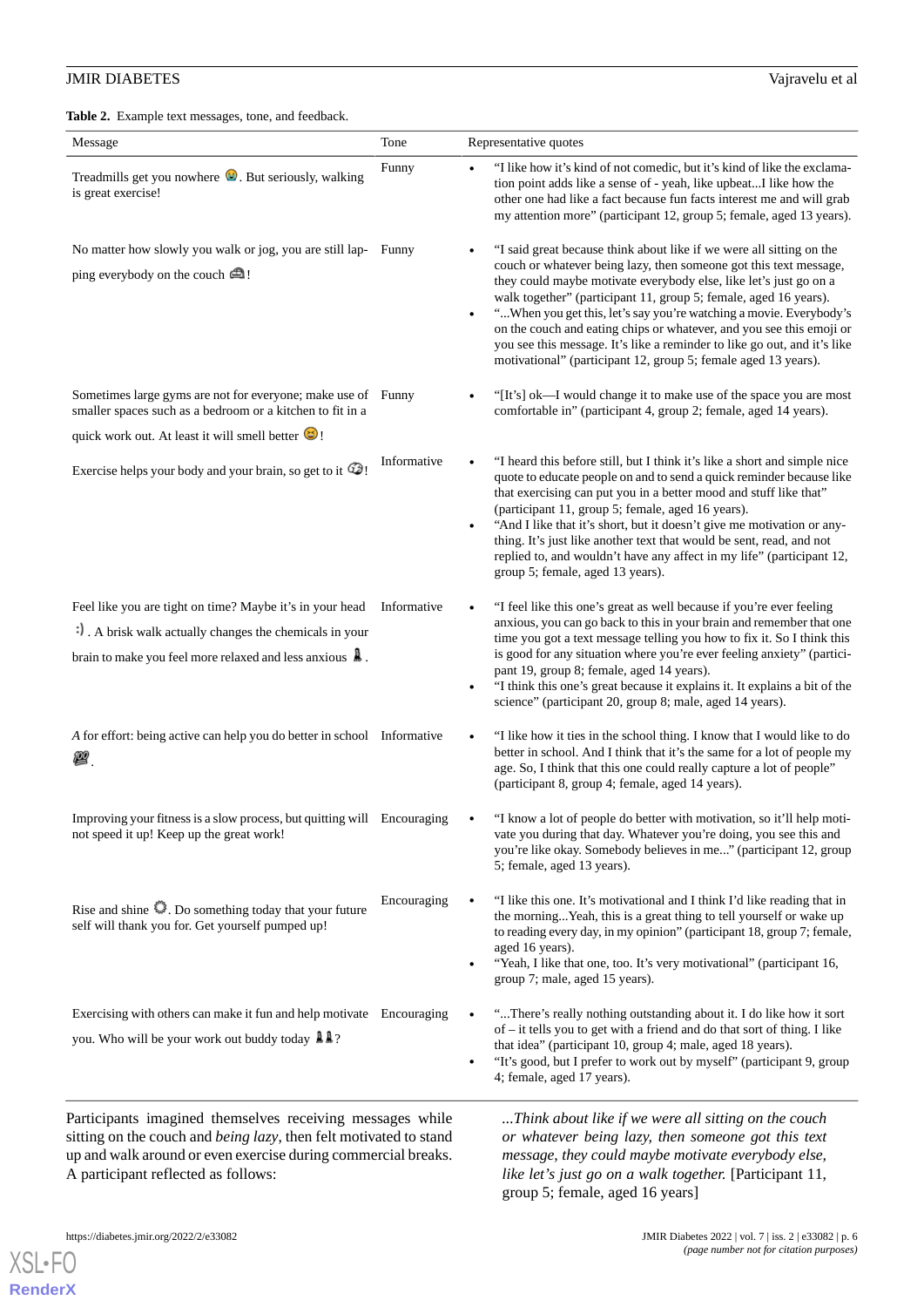Another participant agreed:

*I think that when you get this, let's say, you're watching a movie. Everybody's on the couch and eating chips or whatever, and you see this emoji or you see this message. It's like a reminder to like go out, and it's like motivational...* [Participant 12, group 5; female, aged 13 years]

# *Theme 3: Extrinsic Versus Intrinsic Motivation to Change Behavior*

Participants frequently reported that they had a goal to exercise more, but they differed in their sources of motivation or encouragement to do so. Parents and physicians were often cited as the person setting physical activity goals for participants, and frequent reminders were felt to be particularly frustrating. A participant noted that "a lot of adults tell kids to exercise and that they need to get out more" by quoting the following:

*And I get it. Not helpful when I'm in the middle of doing something, and then someone comes into my room and just like get outside. I'm just like why? I also tend to not exercise when there is no immediate goal...It needs to have a sensical purpose.* [Participant 1, group 1; female, aged 16 years]

Another participant expressed frustration about being reminded to exercise:

*When I'm told over and over again to exercise and what will happen if I don't, it's – because I make sure that I'm exercising as frequent as possible...So when people...say why aren't you exercising or you need to exercise more, it can get annoying and it can make me not want to do it.* [Participant 12, group 5; female, aged 13 years]

A participant emphasized the value of a parent taking time to show concern when encouraging him to be more physically active:

*It's like she actually sat down with me, instead of just telling me. She actually sat down. Actually, had a nice conversation about it, instead of just coming to my door and telling me what to do.* [Participant 8, group 2; male, aged 14 years]

Personal and family history of type 2 diabetes were major motivators for several participants to engage in a healthy lifestyle. A participant shared the following:

*...My motivation is so I can get off of these pills I take, the metformin and whatnot...I've been doing absolutely everything I can because I have family members who have the severe type two diabetes, and I don't want that to be me...I don't want to lose my life due to health issues...I don't want to pass away when I'm 40 because I have serious health issues, so I want to live my life the right way and be normal for once.* [Participant 15, group 7; male, aged 16 years]

Another reflected by quoting the following:

*Saw kind of the direction that my health was going in, and it was kind of like concerning, so I wanted to*

[XSL](http://www.w3.org/Style/XSL)•FO **[RenderX](http://www.renderx.com/)**

*turn that around so that before it got too permanent or too bad or anything like that, so that was something that motivated me for sure.* [Participant 19, group 8; female, aged 14 years]

# *Theme 4: Effect of Financial Incentives May Depend on Intrinsic Motivation*

Nearly all participants reported that their parents had offered rewards for behavior change, most commonly money or a desired item such as a video game or clothes. However, the perceived effectiveness and acceptability of this approach varied. Some reported that a monetary reward or desired object "kind of pushes you more and gives you a good boost of energy and motivates you a lot" (participant 11, group 5; female, aged 16 years) and that "I like the idea of getting something out of doing things" (participant 10, group 4; male, aged 18 years). On the other hand, another participant questioned the use of financial incentives when discussing her experience with an allowance: *"...When I started getting - becoming like older and more slightly anarchist, it was a bit of why am I doing this for capital reasons? I don't like this*" (participant 1, group 11; female, aged 16 years).

The perceived importance of the underlying behavior to change was a major factor in the persistence of behavior change. Participants reported feeling motivated to continue the behavior if habits were "*good*" for themselves or others, but if "[T]hey weren't helping people that much...I really saw no point in doing it" (participant 10, group 4; male, aged 18 years). Being physically active was categorized by some respondents as "just the right thing to do," which negated the use of financial incentives. In addition, the end goal was emphasized:

*It's a good chance that you're going to meet your goal when you have the motivation, like something that you're working hard towards. Like for example, if I was - I know that I'm trying to work hard toward being healthy mentally and physically. Well, I know that we - all this hard work is eventually going to pay off. So, sometimes you've just got to - sometimes you 've just got to think and have that mindset. If I work hard, eventually it's going to pay off in the end.* [Participant 11, group 5; female, aged 16 years]

Financial rewards were also seen as a way to overcome barriers even for goals that were previously intrinsically motivated:

*...Last year before, pre-coronavirus, I was all-A student...And I didn't need any money to motivate me...when I saw the honor roll in my hand, that was my motivation...But this year, I did not get all As and all Bs...as motivation [my dad] said at the end of the year, if I was to bring home an...all As and Bs honor roll, that I would get a shopping spree or money or stuff like that...but that is kind of the motivation that I do need to keep my grades up.* [Participant 11, group 5; female, aged 16 years]

However, participants identified that goals that are *only* extrinsically motivated by money may not be achieved when additional barriers arise: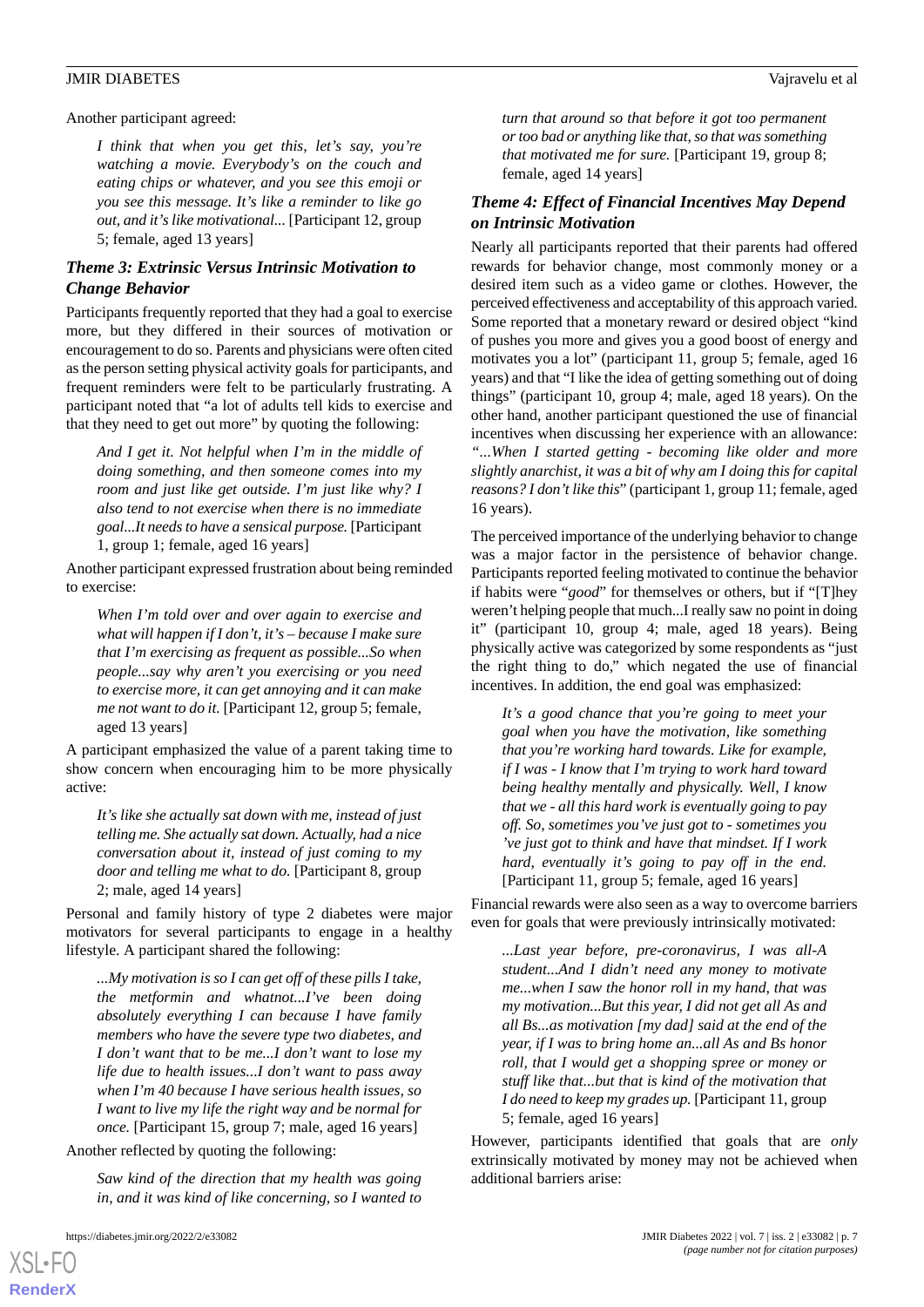*...My parents used to give me a prize if I got like 100 on a test or something like that, and it always motivated me to study and do well in school...it pretty much worked until COVID hit because my grades started going down because I wasn't that motivated.* [Participant 12, group 5; female, aged 13 years]

# *Theme 5: Potential Benefits and Drawbacks of Loss-Framed Incentives*

When asked about loss-framed incentives, using either money or physical objects, participants gave examples of times that their parents had threatened or actually removed objects for poor behavior. Most participants expressed frustration, stating that this approach would make them "sad," "mad," and "defeated or upset" and that it would be "unmotivating." However, some also acknowledged that this approach could be viewed as fair:

*...I would understand why that got taken away from me. I know that it would be because I didn't do whatever I was supposed to do, so I personally wouldn't be angry because I know why that would get taken away from me.* [Participant 11, group 5; female, aged 16 years]

Another participant, speaking about her father's threat of not allowing her to participate in an activity anymore if her grades fell, reflected the following:

*...I felt neutral about the whole situation, but I was always - I think it helped me because I knew that that could be taken away because one thing about my dad's ultimatums is that he means business...So I felt - not scared, but I was like okay. I know what I need to do.* [Participant 12, group 5; female, ages 13 years]

When evaluating preferences, perceived fairness, and effectiveness of loss- versus gain-framed incentives, opinions varied, with some participants reporting that either approach could work. Several participants acknowledged that the perception of loss would likely be highly motivating despite, or because of, the frustration it causes. A participant reflected the following:

*...It is nice to have something earned but there should be some sort of consequence so you don't become lazy. Earning something would be more successful because you can see your accomplishment.* [Participant 6, group 2; female, aged 17 years]

Some noted that they would feel highly motivated by the possibility of having something taken away, stating the following:

*What motivates me more is like having something taken away, so then I would know that...I would get that back in the end after I work hard [and] the threat of having something taken away motivates me to do better, just so I could have it with me the whole time.* [Participant 11, group 5; female, aged 16 years]

However, participants felt that the effectiveness of loss- versus gain-framed rewards would depend on the reward itself:

*It depends on what the reward is and it depends on what's being taken away. So like if you took -*

*personally, like if you took my [video game system] away, I'd be like yeah, I'd choose that one.* [Participant 1, group 1; female, aged 16 years]

Several others felt the following:

*Positive reinforcement would be more effective and that the threat almost makes me want to revolt, because I don't like threats...that promise, like that shopping spree promise, it motivates me. I'm like I'm almost there. I can see the finish line. But threats, no. So the promise of having a reward, because the threat is too much for me and it does not make me want to do my best. It makes me want to do worse just to prove that person - I don't know, because it's a really catty thing with me if I'm threatened...* [Participant 12, group 5; female, aged 13 years]

Importantly, although the behavior may change in the desired way because of the incentive, a participant questioned whether it would result in true motivation:

*I think it's the [threat of having something taken that works better] because you're scared of doing it or not doing it, so you keep on doing it. And it's not necessarily motivation, but it's just like at the end of the day, you're still doing it, so it's good.* [Participant 20, group 8; male, aged 14 years]

## **Content Revision**

On the basis of the participant feedback, messages were refined by study team members for use in the BEAM trial. Those rated as *bad* by even a participant were edited to omit unfavorable content or discarded entirely if the overall concept was disfavored. For example, the message *Did you know that being physically active improve your self-esteem? Why not start right*

*now? You got this*  $\cdot$  was omitted, and messages that were supportive of self-confidence and self-efficacy but that did not unintentionally imply that the individual had poor self-esteem, were substituted instead (*Ever feel like you're in a tough situation? Going for a walk can help you prepare to face that problem and overcome it).* On the basis of the favorable response to messages referencing feeling lazy or describing how being physically active may help with school performance, more messages with these themes were created. Messages with mixed responses were edited based on specific negative feedback or included if responses were positive and neutral. Additional encouraging messages were created to address problem solving to overcome barriers to being more physically active and to remind the value of a support person to help achieve activity goals; for example, *Does your step count goal seem like a stretch? Break it up! Every minute counts!* and *Who will be your workout buddy today? Bring a friend or family member with you on a walk or to the gym (blame us if you need to!).* Messages were also shortened and adapted to fit the preferred timing in mid-day or afternoon (eg, *You have the power to start your day off strong! Wake up, have your favorite breakfast and go for a walk, run, or bike ride. Get moving and you'll be ready to face the day* was changed to *Tomorrow, you have the power to start your day off strong! Plan to wake up, be active, and you'll be ready to face the day),* and additional encouraging messages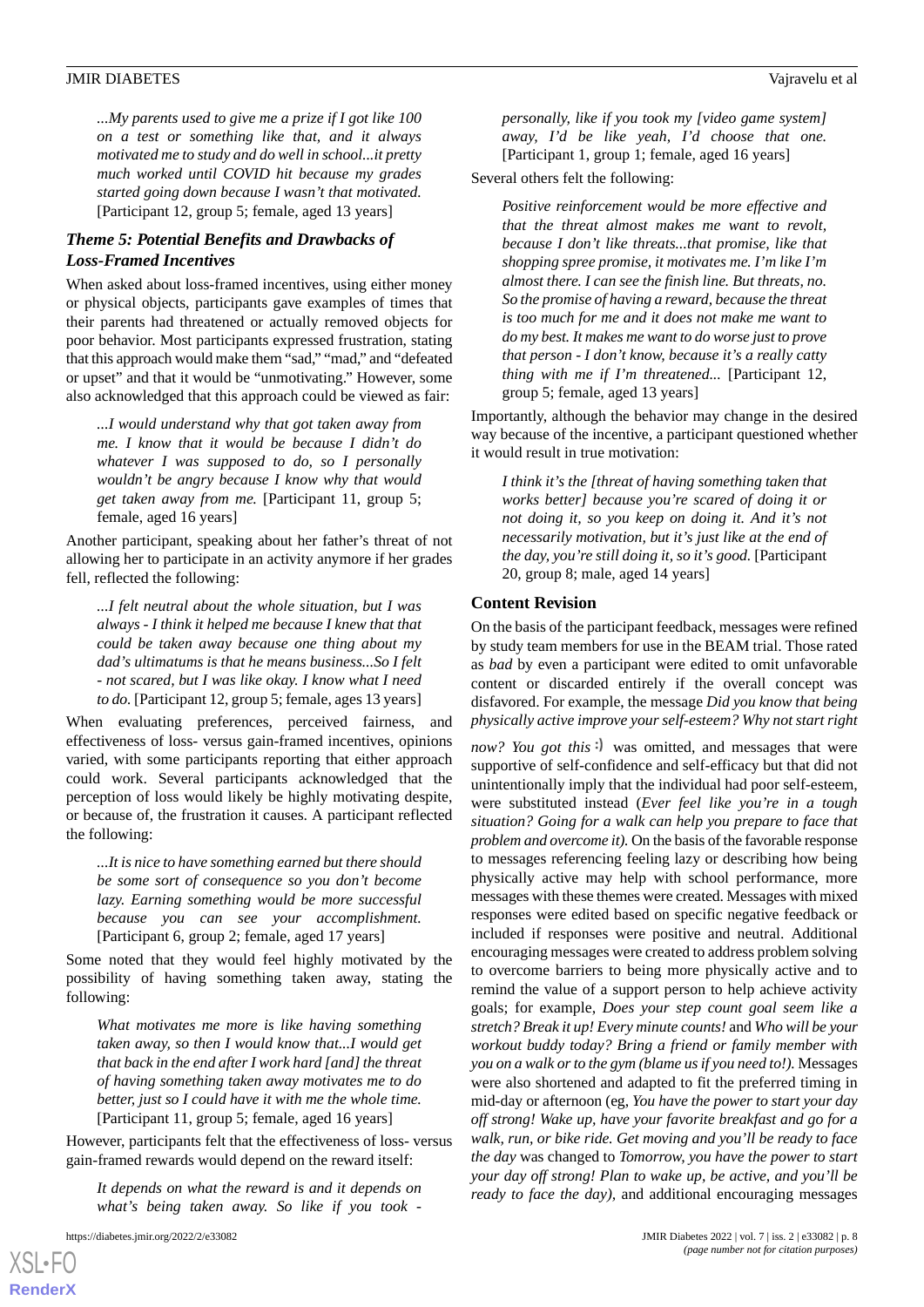were created (eg, *Is working toward your fitness goal a bit challenging? That's great! The more challenging a task, the more rewarding it will be in the end!*) Additional specific *challenging? That's great! The more challenging a task, the hecaps learned an aummerized in Teu* 

lessons learned are summarized in [Textbox 1](#page-8-0).

<span id="page-8-0"></span>**Textbox 1.** Lessons about the use of text messages and financial incentives for physical activity motivation among adolescents.

| Acceptable message frequency |  |
|------------------------------|--|
|------------------------------|--|

• 1-2 texts per day

**Acceptable message timing**

• Mid-day or afternoon (after school)

#### **Ways to minimize the risk of messages being ignored**

- Save the study's or team's phone number in contacts so that it is not identified as spam
- Shorten messages or put most important text in beginning of message
- Use exclamation points and emojis

#### **Financial incentives for behavior change**

- Potentially motivating in theory
- Familiar concept to adolescents

#### **Loss-framing to promote behavior change**

• Acceptability divisive: motivating but possibly too frustrating

# *Discussion*

#### **Principal Findings**

Through virtual group interviews of adolescents with obesity and prediabetes or type 2 diabetes, we obtained end-user feedback to refine a bank of text messages for an mHealth-based physical activity intervention and identified several themes related to the use of text messaging and financial incentives to motivate youth to be more physically active. The participants' responses highlighted the challenge of developing message content that appeals to all end users [\[24](#page-12-3)], as well as the importance of keeping messages brief, upbeat, informative, and relatable. Adolescents' familiarity with rewards as a means to encourage behavior change allowed a rich discussion of their anticipated responses to financial incentives for physical activity motivation.

Our approach to intervention development is *person-based*, in which qualitative research is used to inform design by gaining insight into the perspective and psychosocial context of individuals who will use the intervention [\[25](#page-12-4)]. This qualitative assessment will be used not only in the intervention design but also in the evaluation of the intervention. Stakeholder involvement is an essential component of digital health interventions [\[26](#page-12-5)], but to date, text messaging interventions promoting healthy lifestyle changes for adolescents with obesity have been heterogeneous, with a limited description of whether, and how, the intervention was co-designed with end users [[15](#page-11-14)[,27](#page-12-6)]. One recent exception is the TEXTBITES intervention, in which Partridge et al [\[27](#page-12-6)] used an iterative mixed methods approach to develop a text message program for Australian adolescents with obesity. We took a similar approach to develop a text-message–based physical activity intervention for adolescents with overweight or obesity and prediabetes or type

[XSL](http://www.w3.org/Style/XSL)•FO **[RenderX](http://www.renderx.com/)**

2 diabetes (BEAM trial). Like TEXTBITES, our population will also include adolescents with obesity, but as reflected in this study, a large proportion of participants in our trial will be youth of minority race or ethnicity and from disadvantaged socioeconomic backgrounds towing to the higher prevalence of type 2 diabetes and prediabetes in these populations [\[28](#page-12-7),[29\]](#page-12-8).

The likelihood of limited financial resources or safe spaces to engage in physical activity shaped our physical activity suggestions, which were intentionally free or low-cost and included in-home options. In addition, our population also likely differs from otherwise healthy adolescents in terms of overall stress and depressive symptoms; youth with type 2 diabetes report high levels of life stressors, which correlate with poor psychosocial functioning and impaired treatment adherence [[30\]](#page-12-9). Thus, for our ultimate goal of helping adolescents with prediabetes and type 2 diabetes to become more physically active, we worked to develop messages that were both encouraging and contained activity suggestions that were perceived as realistic and achievable.

Our finding that adolescents preferred messages that were brief, upbeat, and informative was similar to previous reports [[18](#page-11-17)[,31\]](#page-12-10). In their TXT Me! intervention, Thompson et al [\[18](#page-11-17)] used pedometers and stand-alone text messages grounded in concepts from the Self-Determination Theory, including autonomy, competence, and relatedness, to promote increased physical activity among adolescents [\[18](#page-11-17)]. They used web-based surveys and telephone interviews with 30 persons, aged 14 to 17 years, to assess the acceptability of pedometer use and daily texts to help achieve a step-count goal. Similar to our findings, the adolescents in the study by Thompson et al [[32\]](#page-12-11) favored short messages that were positive, used exclamation points, did not nag, and focused on facts. In a pilot study of their intervention [[32\]](#page-12-11), they demonstrated feasibility, with an enrollment of 160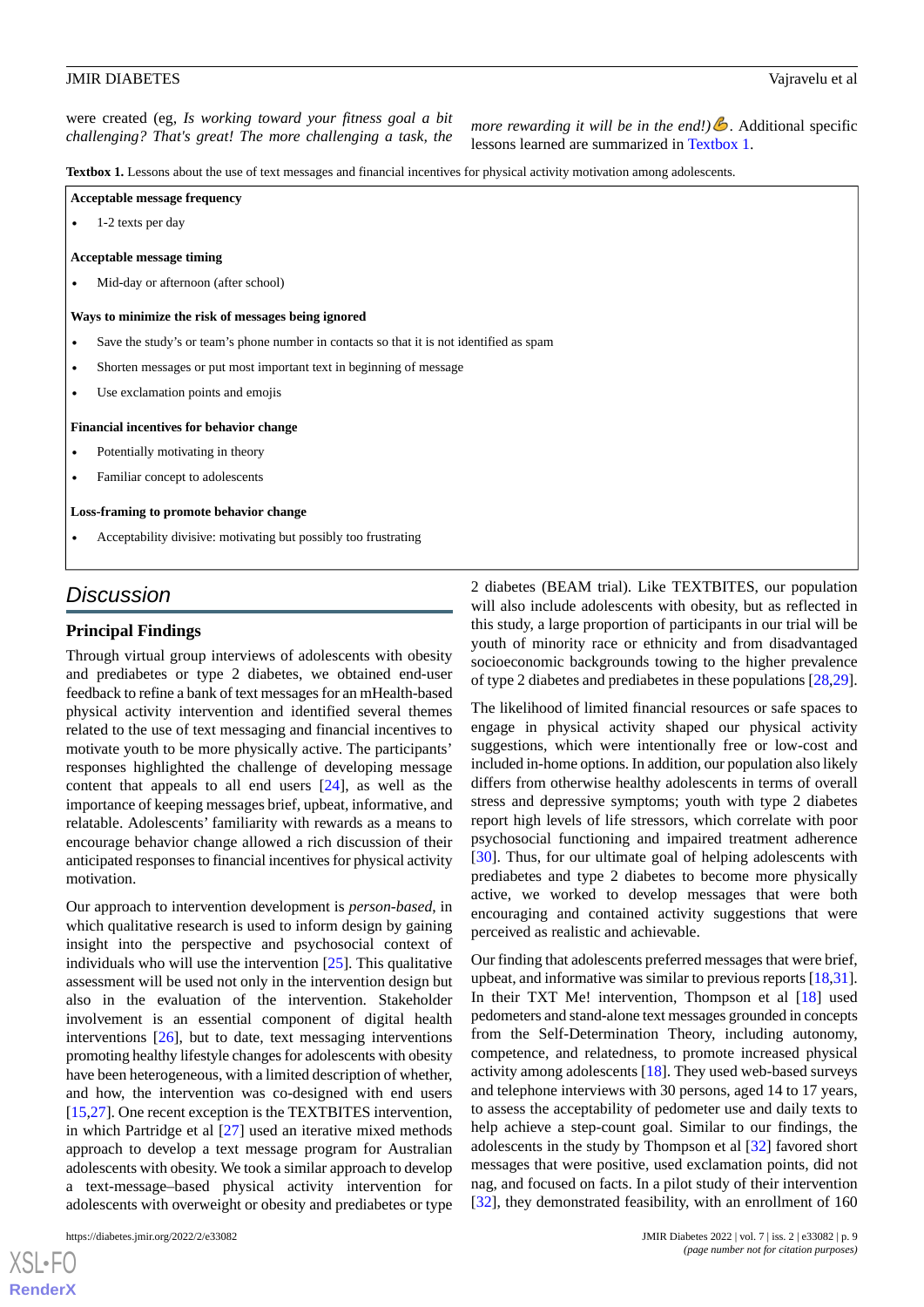adolescents and complete data available in 86% of cases. Notably, they found that participants who were excluded owing to insufficient pedometer use or missing data collection were more likely to be older and African American. Postintervention feedback included the suggestion that other types of physical activity should be promoted in addition to walking and that a step count goal should be set for participants rather than having the goal be self-selected. In total, 80% (16/20) of the adolescents enjoyed receiving daily texts for 12 weeks, and 75% (15/20) chose noon or afternoon as the best time to receive texts. Notably, participation was not based on body weight or health conditions, including obesity, type 2 diabetes, or prediabetes. In contrast, Woolford et al [[31\]](#page-12-10) explored attitudes and preferences regarding automated SMS text messages among adolescents with obesity as part of a multidisciplinary weight management program. The messages included an explicit focus on topics central to weight management. As demonstrated in our study and in TXT Me!, adolescents reported that an automated SMS text messaging strategy would be acceptable and preferred positive upbeat messages that included exclamation points [\[31](#page-12-10)]. Again, the study by Woolford et al [[31\]](#page-12-10) did not explicitly focus on adolescents with obesity-related complications such as prediabetes or type 2 diabetes.

To our knowledge, ours is the first study to evaluate the acceptability of a text message–based intervention to increase physical activity in adolescents with obesity and prediabetes or type 2 diabetes. Because of the critical importance of lifestyle changes in improving health outcomes, youth with prediabetes or type 2 diabetes are likely to have already been instructed by multiple health care providers and their caregivers to be more physically active. It is notable that despite this commonly heard advice, adolescents still reported that daily or twice-daily text messages encouraging and reminding them about physical activity would be acceptable and potentially motivating.

In addition to specific feedback about the reviewed text messages, participants shared valuable insights about experiences when encouraged to exercise by caregivers and health care providers. Their responses highlighted the fine line required when showing concern about an adolescent's health and health behaviors. Although expressing genuine concern may be encouraging for some, repeated reminders may be perceived negatively by others. There is a danger that repeated text message reminders to *exercise* may also be perceived in this light. Our revised text message bank now places greater emphasis on being more *physically active* in any activity of their choice, rather than structured and repetitive *exercise*. Indeed, distinguishing between *exercise* (a planned, structured, purposeful, and repetitive behavior) and more general *physical activity* may help clarify expectations for patients, as increased nonexercise physical activity may be an acceptable goal for both patients and providers [\[33](#page-12-12)]. As part of the planned intervention, we will counsel participants' caregivers about the benefit of showing support for the adolescent's physical activity in ways that can be more naturally incorporated throughout their days, rather than insisting that the adolescent engages in narrowly defined exercise at specific times. The specific linkage of the health benefits of physical activity to diabetes-related outcomes may also prove motivational to youth already

experiencing an obesity complication, driving intrinsic motivation rather than relying primarily on extrinsic motivation. As described by the health belief model, the perception of health vulnerability associated with prediabetes or type 2 diabetes may serve as an additional motivation to act [[34\]](#page-12-13) on healthy lifestyle changes. This concept was suggested by some youth who referred to their health as a primary motivator to increase physical activity, but again, health care providers should balance using health as a motivator while not inducing shame or stigma that is commonly associated with obesity and type 2 diabetes [[35\]](#page-12-14).

Because of the challenges of maintaining engagement in mHealth and physical activity interventions as well as motivating adolescents to be more physically active, we also tested the impact of different financial incentive strategies in our BEAM trials. Specifically, we evaluated loss- versus gain-framed financial incentives to achieve step-count goals. Although the comparative efficacy of these financial incentive approaches has been evaluated in physical activity interventions in adults, it has not been assessed in youth [\[36](#page-12-15)], who may differ in their responses to the negativity of a loss-framed incentive. Among adolescents with type 1 diabetes, financial incentives appear to be an acceptable approach for promoting self-monitoring behaviors [\[37](#page-12-16)]. However, the acceptability of loss-framed incentives has not been explored. When evaluated in a clinical trial, loss-framed financial incentives led to more frequent blood glucose monitoring among adolescents with sub optimally controlled type 1 diabetes [\[38](#page-12-17)]. Participants in that trial endorsed the feasibility of daily financial incentives to motivate behavior change, with some reporting feeling motivated by the loss of money they believed was already their own. Notably, however, the increase in self-monitoring behaviors was transient, and the effect was extinguished after financial incentives were stopped. The possibility of financial incentives to crowd out intrinsic motivation has led to the concern that financial incentives may do more harm than good [[39\]](#page-12-18); fortunately or unfortunately, this is less of a concern for health behaviors, many of which are associated with low baseline intrinsic motivation [\[40](#page-12-19)]. Our exploration of attitudes toward gain- and loss-framed incentives suggested that the acceptability of loss-framed incentives is mixed but that some adolescents may find them highly motivating. This study was not designed to quantify the differences in the anticipated motivation or acceptability of different financial incentive approaches. However, in the BEAM trial, we explore the heterogeneity of the treatment effect of the incentives in an effort to identify characteristics that predicted objective responsiveness to different financial incentive approaches.

Although not initially planned, owing to the COVID-19 pandemic, we conducted group interviews using a virtual format using videoconferencing technology. Virtual interviews had several benefits: (1) ease of recruitment, particularly for adolescents with financial or transportation barriers; (2) efficient and high-quality audio recording via the platform; and (3) availability of the chat feature, which allowed participants who may not otherwise have interrupted someone speaking to share their thoughts and engage in the discussion. The virtual format allowed participants to mute video or audio, which was done

 $XS$ -FO **[RenderX](http://www.renderx.com/)**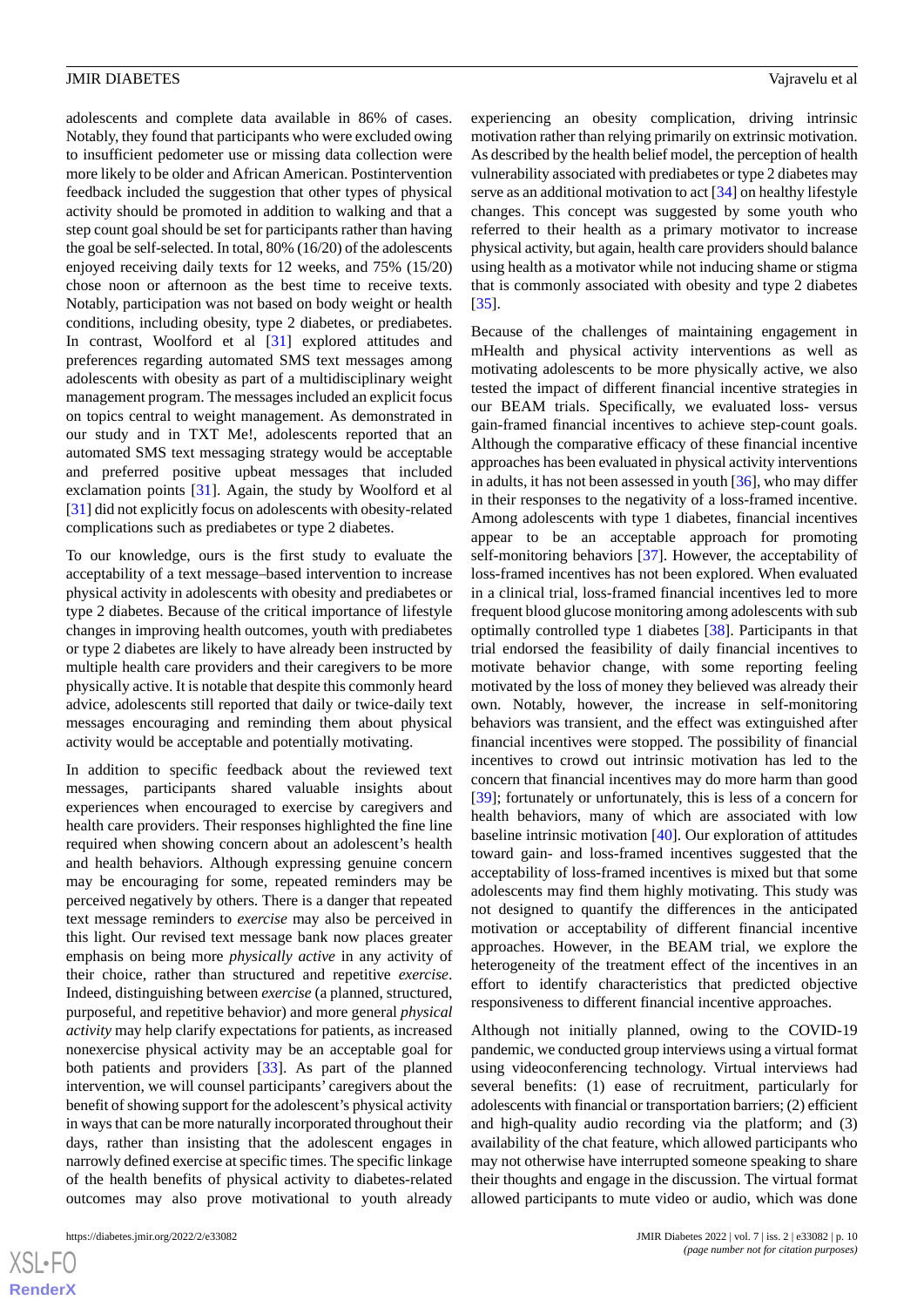at times the strain discussion progressed. However, the ability to retain control of their privacy, which is not practical in most traditional focus groups [[41\]](#page-12-20), may have encouraged participants to share more freely than they would have in an in-person setting. Technical challenges occasionally arose, including poor audio quality related to internet connectivity. Overall, the virtual format appears to be a promising way to engage adolescents in qualitative research in a way that minimizes participant burden while facilitating recruitment. Our successful engagement of participants in a remote format also provides further evidence of the feasibility and acceptability of mHealth interventions targeting adolescents [\[42](#page-12-21),[43\]](#page-13-0).

# **Limitations**

Attitudes and perspectives about text message content and financial incentives may vary across populations; therefore, our findings may not be generalizable to other adolescent subgroups, such as those with obesity but without comorbidities, or to individuals of different age groups or at different neurodevelopmental stages [\[36](#page-12-15)]. However, our participants represent a diverse group whose perspectives are not often elicited or reflected in research settings and represent the epidemiology of youth with prediabetes and type 2 diabetes, who are disproportionately from minority backgrounds [[29\]](#page-12-8). As with any group interview or focus group study, particularly those including adolescents, social desirability bias may have influenced the responses [[44\]](#page-13-1). We did not use single-sex groups, as has been recommended when conducting qualitative research with groups of unfamiliar adolescents [[44\]](#page-13-1). However, our small group sizes may have limited the potential discomfort or embarrassment of offering differing opinions. Because the BEAM trial uses text messages in English, we did not include participants with limited English proficiency. We acknowledge that this has the potential to limit the intervention's reach among Hispanic youth, who have a higher prevalence of type 2 diabetes than non-Hispanic White youth [\[29](#page-12-8)]. Importantly, to adapt text message interventions for individuals with limited English proficiency, it is critical to embark on a *transcreation* process, in which the text messages are not simply translated but adapted

in a way that is linguistically and culturally appropriate [[45\]](#page-13-2). Thus, additional qualitative research is required to evaluate the acceptability and appropriateness of the adapted intervention.

The focus of this study was on the perspectives and preferences regarding text messages and financial incentives to motivate behavior change, which may not perfectly correlate with objectively measured behavior change; objective measurement will occur as part of the BEAM trial. Because of our study's sample size, we were unable to reliably characterize differences in attitudes and perceptions across patient characteristics, such as age, gender, or prediabetes versus diabetes; however, we will do so when evaluating the acceptability of the intervention in the BEAM trial. The use of virtual interviews made engaging participants challenging at times; this limited engagement often contributed to more limited discussion than may have occurred in face-to-face interviews and thus to the shorter actual duration of interviews than originally planned (30-45 vs 60 minutes). Finally, although participants reported that they found even frequent text messaging acceptable, their actual behavior may differ, as additional interruptions from push notifications and text messages from friends also occur. The BEAM trial will also evaluate the impact of message frequency.

#### **Conclusions**

In summary, among the participants in our study, all adolescents with obesity and prediabetes or type 2 diabetes preferred text messages that were short, upbeat, informative, and relatable. Through virtual group interviews, participants'feedback allowed for the creation of an end-user–refined bank of text messages that will be used in an mHealth physical activity intervention targeting the same population (BEAM trial). The perceived acceptability of loss-framed incentives was mixed, but the effect of incentive framing will be objectively measured in the BEAM trial. Overall, the ability to elicit end-user feedback increased the likelihood of acceptability of our intervention among the target population, and we will continue to engage participants throughout the trial to further refine our approach to intervention development.

# **Acknowledgments**

MEV was supported by the National Institutes of Health (NIH) grant 1K23DK125719-01. TAH was supported by NIH grant 5T32DK063688-17. AK is supported by NIH grant R01DK115648. SA was supported by NIH grants R01DK110749, R01DK120886, and R01HD091185.

The sponsor had no role in the review or approval of this manuscript for publication.

The authors thank all the participants for their meaningful contributions. They would also like to thank Ms Samantha Najmola and Ms Vaishnavi Peyyety for their contributions to the text message development.

# **Authors' Contributions**

MEV was responsible for the conception and design of the study, interviews with participants, analysis and interpretation of data, and drafting and critical revision of the article. TAH assisted in interviewing participants, analysis and interpretation of data, and critical revision of the article. NM and AE assisted with the interviews and data collection. JM, LS, AK, and SA assisted with the study conception and design, analysis and interpretation, and critical revision of the article for important intellectual content. All the authors have read and approved the final manuscript. MEV is the guarantor of this work, has full access to all the data in the study, and takes responsibility for the integrity of the data and accuracy of the data analysis.

 $XS$ -FO **[RenderX](http://www.renderx.com/)**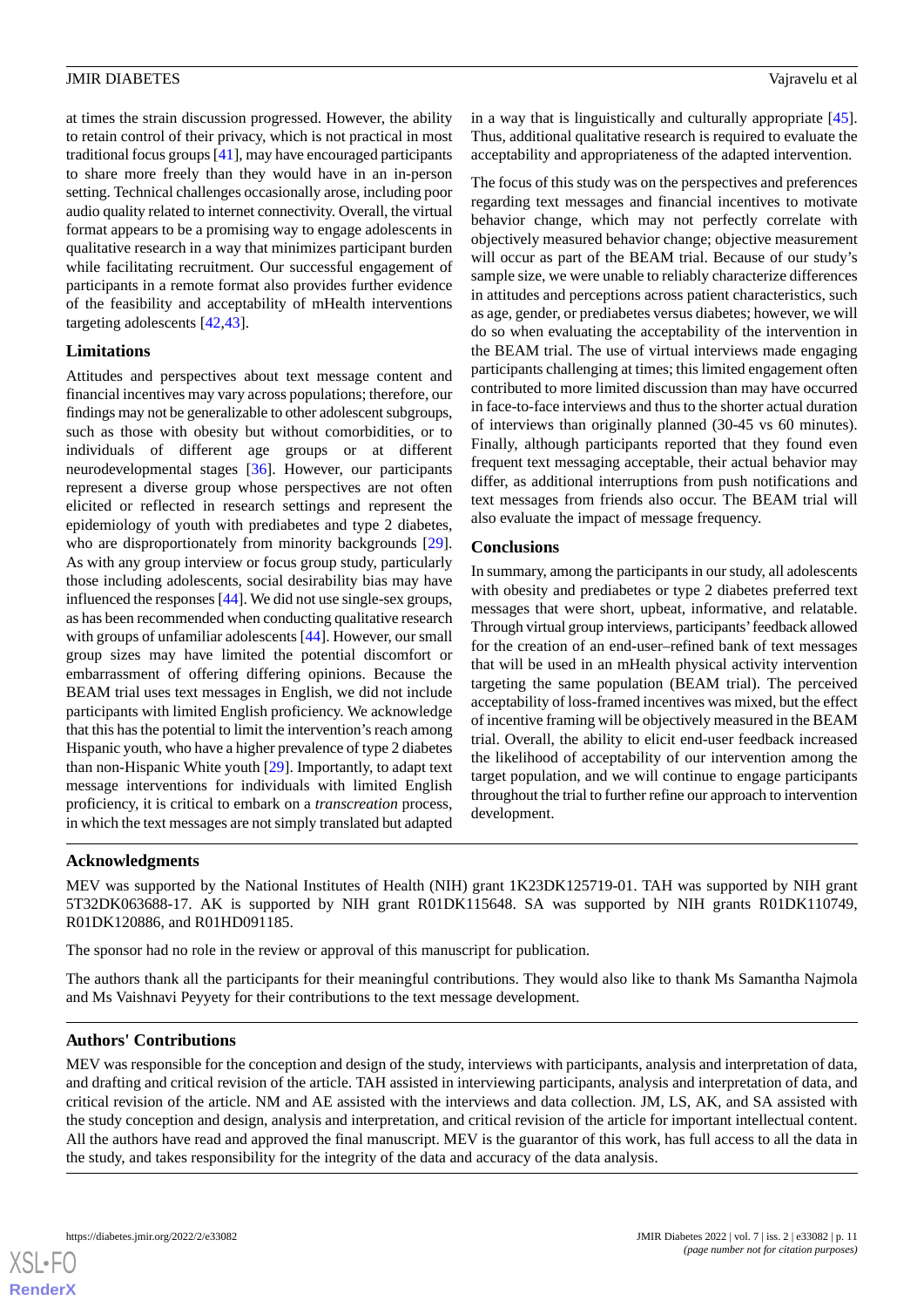# **Conflicts of Interest**

None declared.

# <span id="page-11-0"></span>**References**

- 1. Mayer-Davis EJ, Lawrence JM, Dabelea D, Divers J, Isom S, Dolan L, SEARCH for Diabetes in Youth Study. Incidence trends of type 1 and type 2 diabetes among youths, 2002-2012. N Engl J Med 2017;376(15):1419-1429 [\[FREE Full text\]](http://europepmc.org/abstract/MED/28402773) [doi: [10.1056/NEJMoa1610187\]](http://dx.doi.org/10.1056/NEJMoa1610187) [Medline: [28402773\]](http://www.ncbi.nlm.nih.gov/entrez/query.fcgi?cmd=Retrieve&db=PubMed&list_uids=28402773&dopt=Abstract)
- <span id="page-11-2"></span><span id="page-11-1"></span>2. Dart AB, Martens PJ, Rigatto C, Brownell MD, Dean HJ, Sellers EA. Earlier onset of complications in youth with type 2 diabetes. Diabetes Care 2014;37(2):436-443. [doi: [10.2337/dc13-0954](http://dx.doi.org/10.2337/dc13-0954)] [Medline: [24130346\]](http://www.ncbi.nlm.nih.gov/entrez/query.fcgi?cmd=Retrieve&db=PubMed&list_uids=24130346&dopt=Abstract)
- <span id="page-11-3"></span>3. Rhodes ET, Prosser LA, Hoerger TJ, Lieu T, Ludwig DS, Laffel LM. Estimated morbidity and mortality in adolescents and young adults diagnosed with type 2 diabetes mellitus. Diabet Med 2012;29(4):453-463. [doi: [10.1111/j.1464-5491.2011.03542.x\]](http://dx.doi.org/10.1111/j.1464-5491.2011.03542.x) [Medline: [22150528\]](http://www.ncbi.nlm.nih.gov/entrez/query.fcgi?cmd=Retrieve&db=PubMed&list_uids=22150528&dopt=Abstract)
- <span id="page-11-4"></span>4. Ogden CL, Fryar CD, Martin CB, Freedman DS, Carroll MD, Gu Q, et al. Trends in obesity prevalence by race and Hispanic origin-1999-2000 to 2017-2018. JAMA 2020;324(12):1208-1210 [\[FREE Full text\]](http://europepmc.org/abstract/MED/32857101) [doi: [10.1001/jama.2020.14590](http://dx.doi.org/10.1001/jama.2020.14590)] [Medline: [32857101](http://www.ncbi.nlm.nih.gov/entrez/query.fcgi?cmd=Retrieve&db=PubMed&list_uids=32857101&dopt=Abstract)]
- <span id="page-11-5"></span>5. Abbasi A, Juszczyk D, van Jaarsveld CH, Gulliford MC. Body mass index and incident type 1 and type 2 diabetes in children and young adults: a retrospective cohort study. J Endocr Soc 2017;1(5):524-537 [\[FREE Full text](http://europepmc.org/abstract/MED/29264507)] [doi: [10.1210/js.2017-00044\]](http://dx.doi.org/10.1210/js.2017-00044) [Medline: [29264507](http://www.ncbi.nlm.nih.gov/entrez/query.fcgi?cmd=Retrieve&db=PubMed&list_uids=29264507&dopt=Abstract)]
- <span id="page-11-6"></span>6. Obesity and overweight. World Health Organization. 2021. URL: [https://www.who.int/news-room/fact-sheets/detail/](https://www.who.int/news-room/fact-sheets/detail/obesity-and-overweight) [obesity-and-overweight](https://www.who.int/news-room/fact-sheets/detail/obesity-and-overweight) [accessed 2021-10-19]
- <span id="page-11-8"></span><span id="page-11-7"></span>7. Vijayakumar P, Nelson RG, Hanson RL, Knowler WC, Sinha M. HbA1c and the prediction of type 2 diabetes in children and adults. Diabetes Care 2017;40(1):16-21 [[FREE Full text](http://europepmc.org/abstract/MED/27810987)] [doi: [10.2337/dc16-1358](http://dx.doi.org/10.2337/dc16-1358)] [Medline: [27810987](http://www.ncbi.nlm.nih.gov/entrez/query.fcgi?cmd=Retrieve&db=PubMed&list_uids=27810987&dopt=Abstract)]
- 8. Love-Osborne KA, Sheeder JL, Nadeau KJ, Zeitler P. Longitudinal follow up of dysglycemia in overweight and obese pediatric patients. Pediatr Diabetes 2018;19(2):199-204. [doi: [10.1111/pedi.12570](http://dx.doi.org/10.1111/pedi.12570)] [Medline: [28856775](http://www.ncbi.nlm.nih.gov/entrez/query.fcgi?cmd=Retrieve&db=PubMed&list_uids=28856775&dopt=Abstract)]
- <span id="page-11-9"></span>9. Andes LJ, Cheng YJ, Rolka DB, Gregg EW, Imperatore G. Prevalence of prediabetes among adolescents and young adults in the United States, 2005-2016. JAMA Pediatr 2020;174(2):e194498 [[FREE Full text](http://europepmc.org/abstract/MED/31790544)] [doi: [10.1001/jamapediatrics.2019.4498](http://dx.doi.org/10.1001/jamapediatrics.2019.4498)] [Medline: [31790544\]](http://www.ncbi.nlm.nih.gov/entrez/query.fcgi?cmd=Retrieve&db=PubMed&list_uids=31790544&dopt=Abstract)
- <span id="page-11-11"></span><span id="page-11-10"></span>10. Weiss R, Taksali SE, Tamborlane WV, Burgert TS, Savoye M, Caprio S. Predictors of changes in glucose tolerance status in obese youth. Diabetes Care 2005;28(4):902-909. [doi: [10.2337/diacare.28.4.902](http://dx.doi.org/10.2337/diacare.28.4.902)] [Medline: [15793193](http://www.ncbi.nlm.nih.gov/entrez/query.fcgi?cmd=Retrieve&db=PubMed&list_uids=15793193&dopt=Abstract)]
- 11. Physical activity guidelines for Americans. 2nd edition. U.S. Department of Health and Human Services. 2018. URL: [https:/](https://health.gov/sites/default/files/2019-09/Physical_Activity_Guidelines_2nd_edition.pdf) [/health.gov/sites/default/files/2019-09/Physical\\_Activity\\_Guidelines\\_2nd\\_edition.pdf](https://health.gov/sites/default/files/2019-09/Physical_Activity_Guidelines_2nd_edition.pdf) [accessed 2022-03-23]
- <span id="page-11-13"></span><span id="page-11-12"></span>12. Kriska A, Delahanty L, Edelstein S, Amodei N, Chadwick J, Copeland K, et al. Sedentary behavior and physical activity in youth with recent onset of type 2 diabetes. Pediatrics 2013;131(3):e850-e856 [[FREE Full text](http://europepmc.org/abstract/MED/23400602)] [doi: [10.1542/peds.2012-0620\]](http://dx.doi.org/10.1542/peds.2012-0620) [Medline: [23400602\]](http://www.ncbi.nlm.nih.gov/entrez/query.fcgi?cmd=Retrieve&db=PubMed&list_uids=23400602&dopt=Abstract)
- <span id="page-11-14"></span>13. Anderson M, Jiang J. Teens, social media and technology 2018. Pew Research Center. 2018. URL: [https://www.](https://www.pewresearch.org/internet/2018/05/31/teens-social-media-technology-2018/) [pewresearch.org/internet/2018/05/31/teens-social-media-technology-2018/](https://www.pewresearch.org/internet/2018/05/31/teens-social-media-technology-2018/) [accessed 2022-03-23]
- 14. Silver L. Smartphone ownership is growing rapidly around the world, but not always equally. Pew Research Center. 2021. URL: [https://www.pewresearch.org/global/2019/02/05/](https://www.pewresearch.org/global/2019/02/05/smartphone-ownership-is-growing-rapidly-around-the-world-but-not-always-equally/)
- <span id="page-11-15"></span>[smartphone-ownership-is-growing-rapidly-around-the-world-but-not-always-equally/](https://www.pewresearch.org/global/2019/02/05/smartphone-ownership-is-growing-rapidly-around-the-world-but-not-always-equally/) [accessed 2021-10-19] 15. Partridge SR, Raeside R, Singleton A, Hyun K, Redfern J. Effectiveness of text message interventions for weight management
- <span id="page-11-16"></span>in adolescents: systematic review. JMIR Mhealth Uhealth 2020;8(5):e15849 [\[FREE Full text](https://mhealth.jmir.org/2020/5/e15849/)] [doi: [10.2196/15849\]](http://dx.doi.org/10.2196/15849) [Medline: [32348264](http://www.ncbi.nlm.nih.gov/entrez/query.fcgi?cmd=Retrieve&db=PubMed&list_uids=32348264&dopt=Abstract)]
- <span id="page-11-17"></span>16. Patrick K, Norman GJ, Davila EP, Calfas KJ, Raab F, Gottschalk M, et al. Outcomes of a 12-month technology-based intervention to promote weight loss in adolescents at risk for type 2 diabetes. J Diabetes Sci Technol 2013;7(3):759-770 [[FREE Full text](http://europepmc.org/abstract/MED/23759410)] [doi: [10.1177/193229681300700322\]](http://dx.doi.org/10.1177/193229681300700322) [Medline: [23759410](http://www.ncbi.nlm.nih.gov/entrez/query.fcgi?cmd=Retrieve&db=PubMed&list_uids=23759410&dopt=Abstract)]
- <span id="page-11-18"></span>17. Jones HM, Al-Khudairy L, Melendez-Torres GJ, Oyebode O. Viewpoints of adolescents with overweight and obesity attending lifestyle obesity treatment interventions: a qualitative systematic review. Obes Rev 2019;20(1):156-169. [doi: [10.1111/obr.12771](http://dx.doi.org/10.1111/obr.12771)] [Medline: [30375160\]](http://www.ncbi.nlm.nih.gov/entrez/query.fcgi?cmd=Retrieve&db=PubMed&list_uids=30375160&dopt=Abstract)
- <span id="page-11-19"></span>18. Thompson D, Cantu D, Bhatt R, Baranowski T, Rodgers W, Jago R, et al. Texting to increase physical activity among teenagers (TXT Me!): rationale, design, and methods proposal. JMIR Res Protoc 2014;3(1):e14 [\[FREE Full text\]](https://www.researchprotocols.org/2014/1/e14/) [doi: [10.2196/resprot.3074](http://dx.doi.org/10.2196/resprot.3074)] [Medline: [24622344\]](http://www.ncbi.nlm.nih.gov/entrez/query.fcgi?cmd=Retrieve&db=PubMed&list_uids=24622344&dopt=Abstract)
- 19. Patel MS, Asch DA, Rosin R, Small DS, Bellamy SL, Heuer J, et al. Framing financial incentives to increase physical activity among overweight and obese adults: a randomized, controlled trial. Ann Intern Med 2016;164(6):385-394 [\[FREE](http://europepmc.org/abstract/MED/26881417) [Full text\]](http://europepmc.org/abstract/MED/26881417) [doi: [10.7326/M15-1635\]](http://dx.doi.org/10.7326/M15-1635) [Medline: [26881417](http://www.ncbi.nlm.nih.gov/entrez/query.fcgi?cmd=Retrieve&db=PubMed&list_uids=26881417&dopt=Abstract)]
- 20. Psihogios AM, Li Y, Butler E, Hamilton J, Daniel LC, Barakat LP, et al. Text message responsivity in a 2-way short message service pilot intervention with adolescent and young adult survivors of cancer. JMIR Mhealth Uhealth 2019;7(4):e12547 [[FREE Full text](https://mhealth.jmir.org/2019/4/e12547/)] [doi: [10.2196/12547\]](http://dx.doi.org/10.2196/12547) [Medline: [30998225\]](http://www.ncbi.nlm.nih.gov/entrez/query.fcgi?cmd=Retrieve&db=PubMed&list_uids=30998225&dopt=Abstract)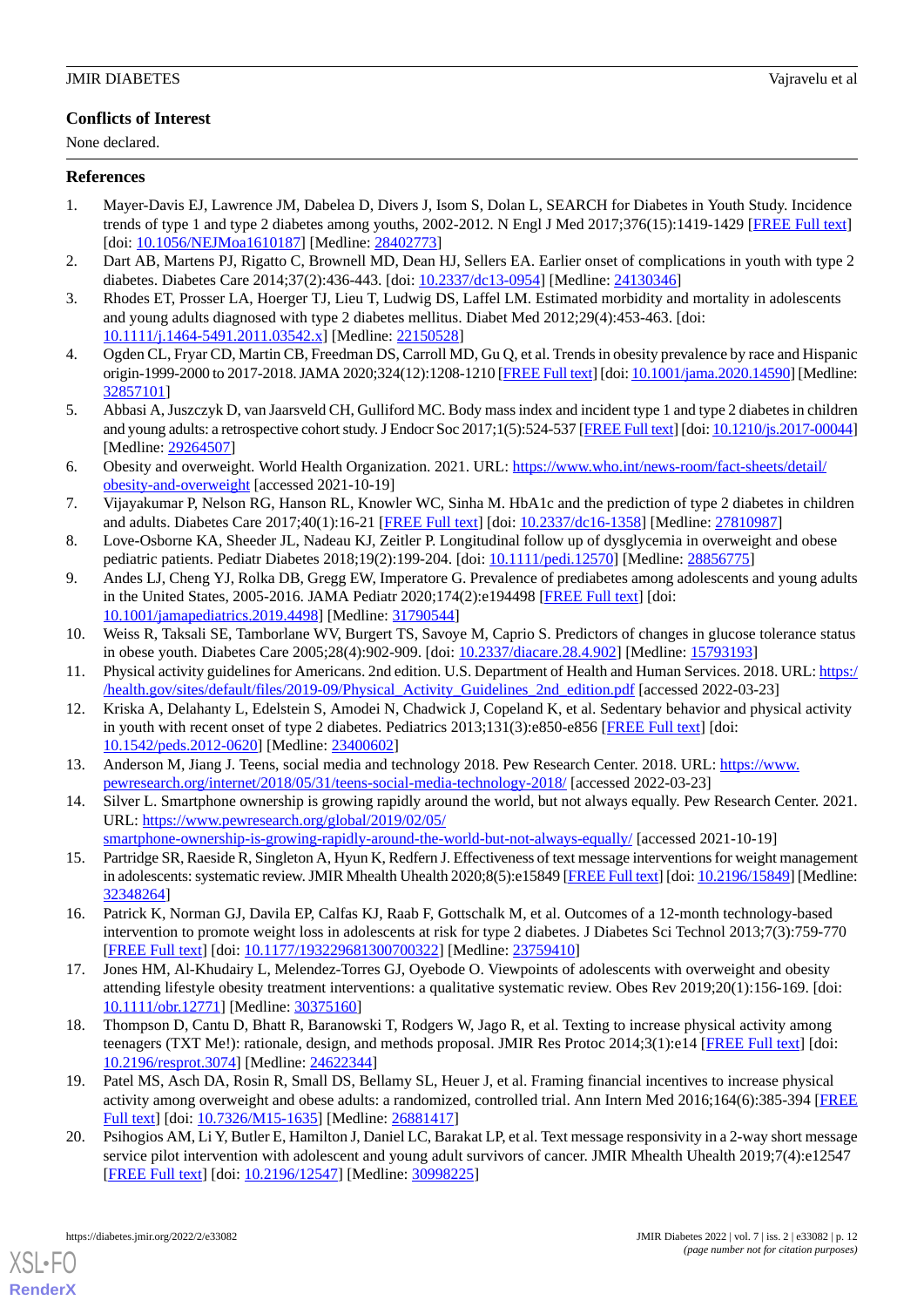- <span id="page-12-0"></span>21. Pate RR, Saunders RP, O'Neill JR, Dowda M. Overcoming barriers to physical activity: helping youth be more active. ACSM Health Fit J 2011;15(1):7-12. [doi: [10.1249/fit.0b013e318201c8ee](http://dx.doi.org/10.1249/fit.0b013e318201c8ee)]
- <span id="page-12-1"></span>22. Smith TA, Perez JK, Friesen MA. Virtual focus groups as an answer to research during a pandemic: implications for nursing professional development. J Nurses Prof Dev. Preprint posted on April 28, 2021. [doi: [10.1097/NND.0000000000000750](http://dx.doi.org/10.1097/NND.0000000000000750)] [Medline: [33935191](http://www.ncbi.nlm.nih.gov/entrez/query.fcgi?cmd=Retrieve&db=PubMed&list_uids=33935191&dopt=Abstract)]
- <span id="page-12-3"></span><span id="page-12-2"></span>23. Brown G, Edmunds S. Doing pedagogical research in engineering. Loughborough, UK: Engineering Centre for Excellence in Teaching and Learning: Loughborough University; 2011:31-49.
- <span id="page-12-4"></span>24. Pollard CM, Howat PA, Pratt IS, Boushey CJ, Delp EJ, Kerr DA. Preferred tone of nutrition text messages for young adults: focus group testing. JMIR Mhealth Uhealth 2016;4(1):e1 [\[FREE Full text\]](https://mhealth.jmir.org/2016/1/e1/) [doi: [10.2196/mhealth.4764](http://dx.doi.org/10.2196/mhealth.4764)] [Medline: [26787115\]](http://www.ncbi.nlm.nih.gov/entrez/query.fcgi?cmd=Retrieve&db=PubMed&list_uids=26787115&dopt=Abstract)
- <span id="page-12-5"></span>25. Yardley L, Morrison L, Bradbury K, Muller I. The person-based approach to intervention development: application to digital health-related behavior change interventions. J Med Internet Res 2015;17(1):e30 [\[FREE Full text\]](https://www.jmir.org/2015/1/e30/) [doi: [10.2196/jmir.4055](http://dx.doi.org/10.2196/jmir.4055)] [Medline: [25639757](http://www.ncbi.nlm.nih.gov/entrez/query.fcgi?cmd=Retrieve&db=PubMed&list_uids=25639757&dopt=Abstract)]
- <span id="page-12-6"></span>26. van Gemert-Pijnen JE, Nijland N, van Limburg M, Ossebaard HC, Kelders SM, Eysenbach G, et al. A holistic framework to improve the uptake and impact of eHealth technologies. J Med Internet Res 2011;13(4):e111 [[FREE Full text\]](https://www.jmir.org/2011/4/e111/) [doi: [10.2196/jmir.1672](http://dx.doi.org/10.2196/jmir.1672)] [Medline: [22155738](http://www.ncbi.nlm.nih.gov/entrez/query.fcgi?cmd=Retrieve&db=PubMed&list_uids=22155738&dopt=Abstract)]
- <span id="page-12-7"></span>27. Partridge SR, Raeside R, Latham Z, Singleton AC, Hyun K, Grunseit A, et al. 'Not to be harsh but try less to relate to 'the teens' and you'll relate to them more': co-designing obesity prevention text messages with adolescents. Int J Environ Res Public Health 2019;16(24):4887 [[FREE Full text](https://www.mdpi.com/resolver?pii=ijerph16244887)] [doi: [10.3390/ijerph16244887](http://dx.doi.org/10.3390/ijerph16244887)] [Medline: [31817167\]](http://www.ncbi.nlm.nih.gov/entrez/query.fcgi?cmd=Retrieve&db=PubMed&list_uids=31817167&dopt=Abstract)
- <span id="page-12-8"></span>28. McGavock J, Wicklow B, Dart AB. Type 2 diabetes in youth is a disease of poverty. Lancet 2017;390(10105):1829. [doi: [10.1016/S0140-6736\(17\)32461-3\]](http://dx.doi.org/10.1016/S0140-6736(17)32461-3) [Medline: [29082873](http://www.ncbi.nlm.nih.gov/entrez/query.fcgi?cmd=Retrieve&db=PubMed&list_uids=29082873&dopt=Abstract)]
- <span id="page-12-9"></span>29. Lawrence JM, Divers J, Isom S, Saydah S, Imperatore G, Pihoker C, SEARCH for Diabetes in Youth Study Group. Trends in prevalence of type 1 and type 2 diabetes in children and adolescents in the US, 2001-2017. JAMA 2021;326(8):717-727 [[FREE Full text](http://europepmc.org/abstract/MED/34427600)] [doi: [10.1001/jama.2021.11165](http://dx.doi.org/10.1001/jama.2021.11165)] [Medline: [34427600\]](http://www.ncbi.nlm.nih.gov/entrez/query.fcgi?cmd=Retrieve&db=PubMed&list_uids=34427600&dopt=Abstract)
- <span id="page-12-10"></span>30. Walders-Abramson N, Venditti EM, Ievers-Landis CE, Anderson B, El Ghormli L, Geffner M, Treatment Options for Type 2 Diabetes in Adolescents and Youth (TODAY) Study Group. Relationships among stressful life events and physiological markers, treatment adherence, and psychosocial functioning among youth with type 2 diabetes. J Pediatr 2014;165(3):504-8.e1 [[FREE Full text](http://europepmc.org/abstract/MED/24948348)] [doi: [10.1016/j.jpeds.2014.05.020\]](http://dx.doi.org/10.1016/j.jpeds.2014.05.020) [Medline: [24948348](http://www.ncbi.nlm.nih.gov/entrez/query.fcgi?cmd=Retrieve&db=PubMed&list_uids=24948348&dopt=Abstract)]
- <span id="page-12-11"></span>31. Woolford SJ, Barr KL, Derry HA, Jepson CM, Clark SJ, Strecher VJ, et al. OMG do not say LOL: obese adolescents' perspectives on the content of text messages to enhance weight loss efforts. Obesity (Silver Spring) 2011;19(12):2382-2387 [[FREE Full text](https://doi.org/10.1038/oby.2011.266)] [doi: [10.1038/oby.2011.266](http://dx.doi.org/10.1038/oby.2011.266)] [Medline: [21869762\]](http://www.ncbi.nlm.nih.gov/entrez/query.fcgi?cmd=Retrieve&db=PubMed&list_uids=21869762&dopt=Abstract)
- <span id="page-12-13"></span><span id="page-12-12"></span>32. Thompson D, Cantu D, Ramirez B, Cullen KW, Baranowski T, Mendoza J, et al. Texting to increase adolescent physical activity: feasibility assessment. Am J Health Behav 2016;40(4):472-483 [[FREE Full text](http://europepmc.org/abstract/MED/27338994)] [doi: [10.5993/AJHB.40.4.9](http://dx.doi.org/10.5993/AJHB.40.4.9)] [Medline: [27338994](http://www.ncbi.nlm.nih.gov/entrez/query.fcgi?cmd=Retrieve&db=PubMed&list_uids=27338994&dopt=Abstract)]
- <span id="page-12-14"></span>33. Dasso NA. How is exercise different from physical activity? A concept analysis. Nurs Forum 2019;54(1):45-52. [doi: [10.1111/nuf.12296\]](http://dx.doi.org/10.1111/nuf.12296) [Medline: [30332516](http://www.ncbi.nlm.nih.gov/entrez/query.fcgi?cmd=Retrieve&db=PubMed&list_uids=30332516&dopt=Abstract)]
- <span id="page-12-15"></span>34. Rosenstock IM, Strecher VJ, Becker MH. Social learning theory and the health belief model. Health Educ Q 1988;15(2):175-183. [doi: [10.1177/109019818801500203\]](http://dx.doi.org/10.1177/109019818801500203) [Medline: [3378902\]](http://www.ncbi.nlm.nih.gov/entrez/query.fcgi?cmd=Retrieve&db=PubMed&list_uids=3378902&dopt=Abstract)
- <span id="page-12-16"></span>35. Valentine V. The most important thing we give to people is hope: overcoming stigma in diabetes and obesity. Diabetes Spectr 2020;33(1):89-94 [[FREE Full text](http://europepmc.org/abstract/MED/32116459)] [doi: [10.2337/ds19-0055](http://dx.doi.org/10.2337/ds19-0055)] [Medline: [32116459\]](http://www.ncbi.nlm.nih.gov/entrez/query.fcgi?cmd=Retrieve&db=PubMed&list_uids=32116459&dopt=Abstract)
- <span id="page-12-17"></span>36. Kenyon CC, Flaherty C, Floyd GC, Jenssen BP, Miller VA. Promoting healthy childhood behaviors with financial incentives: a narrative review of key considerations and design features for future research. Acad Pediatr 2022;22(2):203-209. [doi: [10.1016/j.acap.2021.08.010\]](http://dx.doi.org/10.1016/j.acap.2021.08.010) [Medline: [34403802\]](http://www.ncbi.nlm.nih.gov/entrez/query.fcgi?cmd=Retrieve&db=PubMed&list_uids=34403802&dopt=Abstract)
- <span id="page-12-18"></span>37. Malik FS, Senturia KD, Lind CD, Chalmers KD, Yi-Frazier JP, Shah SK, et al. Adolescent and parent perspectives on the acceptability of financial incentives to promote self-care in adolescents with type 1 diabetes. Pediatr Diabetes 2020;21(3):533-551 [[FREE Full text](http://europepmc.org/abstract/MED/31863541)] [doi: [10.1111/pedi.12970](http://dx.doi.org/10.1111/pedi.12970)] [Medline: [31863541](http://www.ncbi.nlm.nih.gov/entrez/query.fcgi?cmd=Retrieve&db=PubMed&list_uids=31863541&dopt=Abstract)]
- <span id="page-12-19"></span>38. Wong CA, Miller VA, Murphy K, Small D, Ford CA, Willi SM, et al. Effect of financial incentives on glucose monitoring adherence and glycemic control among adolescents and young adults with type 1 diabetes: a randomized clinical trial. JAMA Pediatr 2017;171(12):1176-1183 [[FREE Full text](http://europepmc.org/abstract/MED/29059263)] [doi: [10.1001/jamapediatrics.2017.3233](http://dx.doi.org/10.1001/jamapediatrics.2017.3233)] [Medline: [29059263\]](http://www.ncbi.nlm.nih.gov/entrez/query.fcgi?cmd=Retrieve&db=PubMed&list_uids=29059263&dopt=Abstract)
- <span id="page-12-21"></span><span id="page-12-20"></span>39. Deci EL, Koestner R, Ryan RM. A meta-analytic review of experiments examining the effects of extrinsic rewards on intrinsic motivation. Psychol Bull 1999;125(6):627-700. [doi: [10.1037/0033-2909.125.6.627\]](http://dx.doi.org/10.1037/0033-2909.125.6.627) [Medline: [10589297](http://www.ncbi.nlm.nih.gov/entrez/query.fcgi?cmd=Retrieve&db=PubMed&list_uids=10589297&dopt=Abstract)]
- 40. Promberger M, Marteau TM. When do financial incentives reduce intrinsic motivation? Comparing behaviors studied in psychological and economic literatures. Health Psychol 2013;32(9):950-957 [[FREE Full text](http://europepmc.org/abstract/MED/24001245)] [doi: [10.1037/a0032727\]](http://dx.doi.org/10.1037/a0032727) [Medline: [24001245](http://www.ncbi.nlm.nih.gov/entrez/query.fcgi?cmd=Retrieve&db=PubMed&list_uids=24001245&dopt=Abstract)]
- 41. Sim J, Waterfield J. Focus group methodology: some ethical challenges. Qual Quant 2019;53(6):3003-3022. [doi: [10.1007/s11135-019-00914-5\]](http://dx.doi.org/10.1007/s11135-019-00914-5)
- 42. Radovic A, McCarty CA, Katzman K, Richardson LP. Adolescents' perspectives on using technology for health: qualitative study. JMIR Pediatr Parent 2018;1(1):e2 [\[FREE Full text](https://pediatrics.jmir.org/2018/1/e2/)] [doi: [10.2196/pediatrics.8677](http://dx.doi.org/10.2196/pediatrics.8677)] [Medline: [30740590](http://www.ncbi.nlm.nih.gov/entrez/query.fcgi?cmd=Retrieve&db=PubMed&list_uids=30740590&dopt=Abstract)]